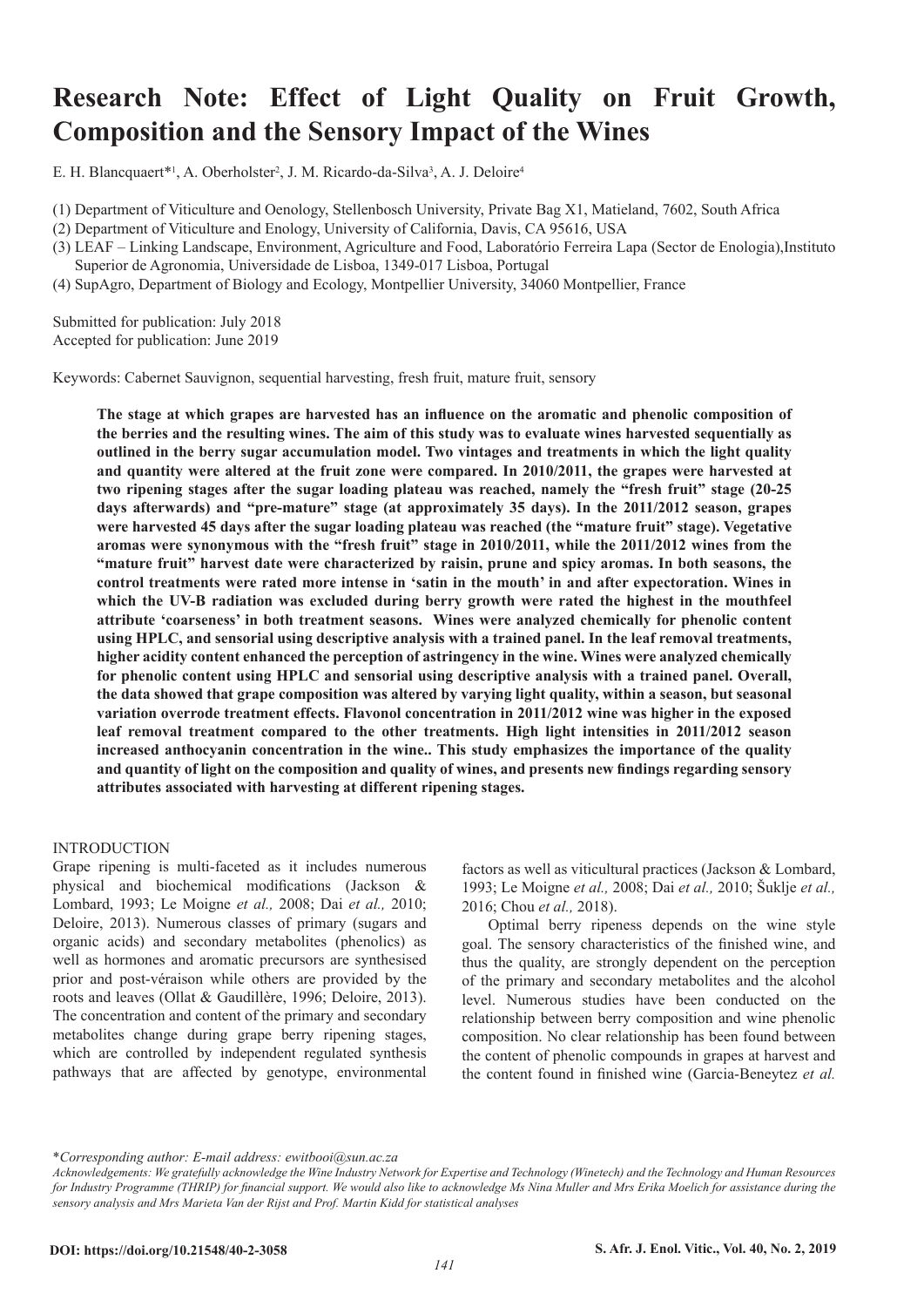2002; Habertson *et al.* 2002; Hazak *et al.* 2005; Koundouras *et al.* 2006). The polyphenol content in wine can be ascribed to factors involved in the extraction of phenolics such as grapeskin thickness, fermentation temperature and alcohol content. Preys *et al.* (2006) suggested that there are relationships between sensory properties and polyphenolic composition in the final wine. Relationships have also been reported between berry composition and sensory attributes which can be attributed to the applied treatment, vineyard attributes and seasonal variation (Somers & Evans, 1974; Ough & Nagaoka, 1984; Bravdo *et al.* 1985; Hunter *et al.* 1991 &1995). More recently, Bindon *et al*. (2013) and Bindon *et al*. (2014) ascribed significant changes in wine matrix chemistry to grape maturity and yeast metabolism, which had a direct impact on the sensory attributes of Cabernet Sauvignon.

Consequently, it would be valuable to be able to predict the future wine style in relation to harvest time (Deloire, 2013). Various ripening tools have been developed to determine berry maturity objectively and accurately at harvest. Berry maturity indices include (i) total soluble solids (TSS), (ii) titratable acidity (TA), (iii) pH and (iv) combinations thereof (maturity indexes) (Amerine & Winkler, 1941; Du Plessis & Van Rooyen, 1982; Van Rooyen, 1984; Boulton *et al.,* 1996; Iland *et al.,* 2000; Ribéreau-Gayon *et al.,* 2006; Botes, 2009). Kourakou (1974), Carbonneau *et al.* (1998) and Schneider *et al.* (2002) identified three types of grape maturity levels: (i) technological maturity, which corresponds to maximum sugar accumulation/concentration and low acidity (ii) phenolic maturity, defined as the concentrations of phenolics in the skins and seeds and (iii) aromatic maturity, associated with the decrease in vegetal notes and the evolution of wine volatile profile.

Deloire (2011) defined sugar loading as the evolution of the sugar quantity (mg/berry) from véraison onward. The evolution of sugar accumulation per berry gives an indication of the ripening time and could be used as a physiological indicator in direct relation with the potential wine styles. Three sugar loading profiles are distinguished: continual and rapid loading, slow sugar loading (inhibition of ripening) and sugar loading presenting a plateau phase. Depending on whether the grapes are picked in the early, mid or late stages of the plateau phase, the wine will be characterized as "fresh fruit", 'neutral-spicy' or 'pre-mature' and "mature fruit" (Deloire, 2011). The aroma potential in the grapes can be attributed to the evolution of volatile precursors during berry development, which are dependent on enzyme activity and specificity. An in-depth understanding of secondary metabolites during berry development may provide predictive information between the grape and wine aroma (Kalua & Boss, 2009). These aromatic stages require sensory analysis to verify which sensory attributes associate with the respective stages. In terms of aromatic contribution to wine aroma, Swiegers and Pretorius (2007) and Garde-Cerdán et al., (2008) suggested that the volatile compounds derived from sugar and amino acid metabolism by yeast are the higher alcohols, esters, carbonyl compounds, volatile fatty acids, and sulphur compounds. Cabernet Sauvignon grapes often have a characteristic aroma described as 'vegetative', 'herbaceous', 'grassy' or 'green' (Lacey et al., 1991).

Polyphenols are very important in the colour and flavor of red wines. The two best-known groups of phenols are the condensed tannins (also called proanthocyanidins), and the anthocyanins, which are responsible for the red colour in red grapes and wine. A number of factors have been identified that can influence polyphenol accumulation and composition in grapes. This includes abiotic factors such as light (Flint et al., 1985; Crippen and Morrison, 1986; Gao and Cahoon 1994; Price et al., 1995; Dokoozlian and Kliewer, 1996; Haselgrove et al., 2000; Bergqvist et al. 2001; Jordão et al., 2001; Kolb et al., 2003; Cortell and Kennedy 2006; Downey et al., 2006; Ristic et al., 2007; Koyama and Goto-Yamamoto 2008; Berli et al., 2011; Gregan et al., 2012), temperature (Spayd *et al.*, 2002; Mori et al., 2005; Mori et al., 2007; Azuma et al., 2012; Cohen et al., 2012; Yamane *et al.*, 2006) and water status (Ojeda *et al.*, 2002; Kennedy et al., 2002; Romero et al., 2013) as well as cultivar (Ricardo-da-Silva et al., 1992a; Ricardo-da-Silva et al., 1992b; Ryan and Revilla 2003; Downey et al., 2004), crop level (Peña-Neira, et al., 2007; Bindon et al., 2008), nutritional status (Delgado et al., 2004), soil type (Li et al., 2011) and plant growth regulators (Lacampagne et al., 2009).

Following harvest, the rate of phenolic extraction into the wine is dependent on: (i) ripeness of the fruit (Canals et al., 2005), (ii) berry size (Walker et al., 2005), (iii) the concentration in the grapes (Ozmianski et al., 1986), (iv) temperature (Koyama et al., 2007), (v) sulphur dioxide (Bakker et al., 1993), (vi) extraction or winemaking techniques (Nel et al., 2014), (vii) ethanol content (Canals et al., 2005); (viii) as well as the ageing conditions (Fang et al., 2008). Astringency and bitterness, which are largely dependent on wine phenol composition, are altered by grape maturity at harvest, winemaking techniques and wine ageing. Condensed tannins are mainly responsible for bitterness and astringency as well as colour development due to the role it plays in wine ageing processes such as polymerisation reactions with anthocyanins to form polymeric pigments (Ricardo-da-Silva *et al.,* 1991). Wine colour is affected by the level and composition of anthocyanins, tannins and flavonols extracted during vinification (Baranowski & Nagel 1983; Bakker *et al.* 1993; Picinelli *et al.* 1994; Dallas *et al.,* 1996; Cheynier *et al.,* 2000; Romero & Bakker 2000; Eglinton *et al.,* 2004; Ristic *et al.,* 2007). Flavonols form copigments with anthocyanins and protect the flavylium cation against the nucleophilic attack of water, peroxide, and sulfur dioxide bleaching and pH changes (Gordillo *et al.,* 2015).

Astringency is a tactile sensation in which drying, puckering and roughing are the result of increased friction between the tongue and the surfaces inside the mouth (Lea & Arnold, 1978; Robichaud & Noble, 1990). Recently, Ferrer-Gallego *et al.* (2014) reported that astringent perceptions are modulated by an increase in the volatile compounds. Bitterness is a taste sensation perceived by each of the several thousand sensors on the tongue (Katsnelson, 2015). Gonzalo-Diago *et al*. (2014) found that bitterness was highly correlated with in-mouth persistence. As previously stated, flavan-3-ols or their oligomers (referred to as proanthocyanidins) contribute to bitterness and astringency. The low molecular weight flavan-3-ols exhibit more bitterness then astringency, however as the flavan-3-ols increase in size, astringency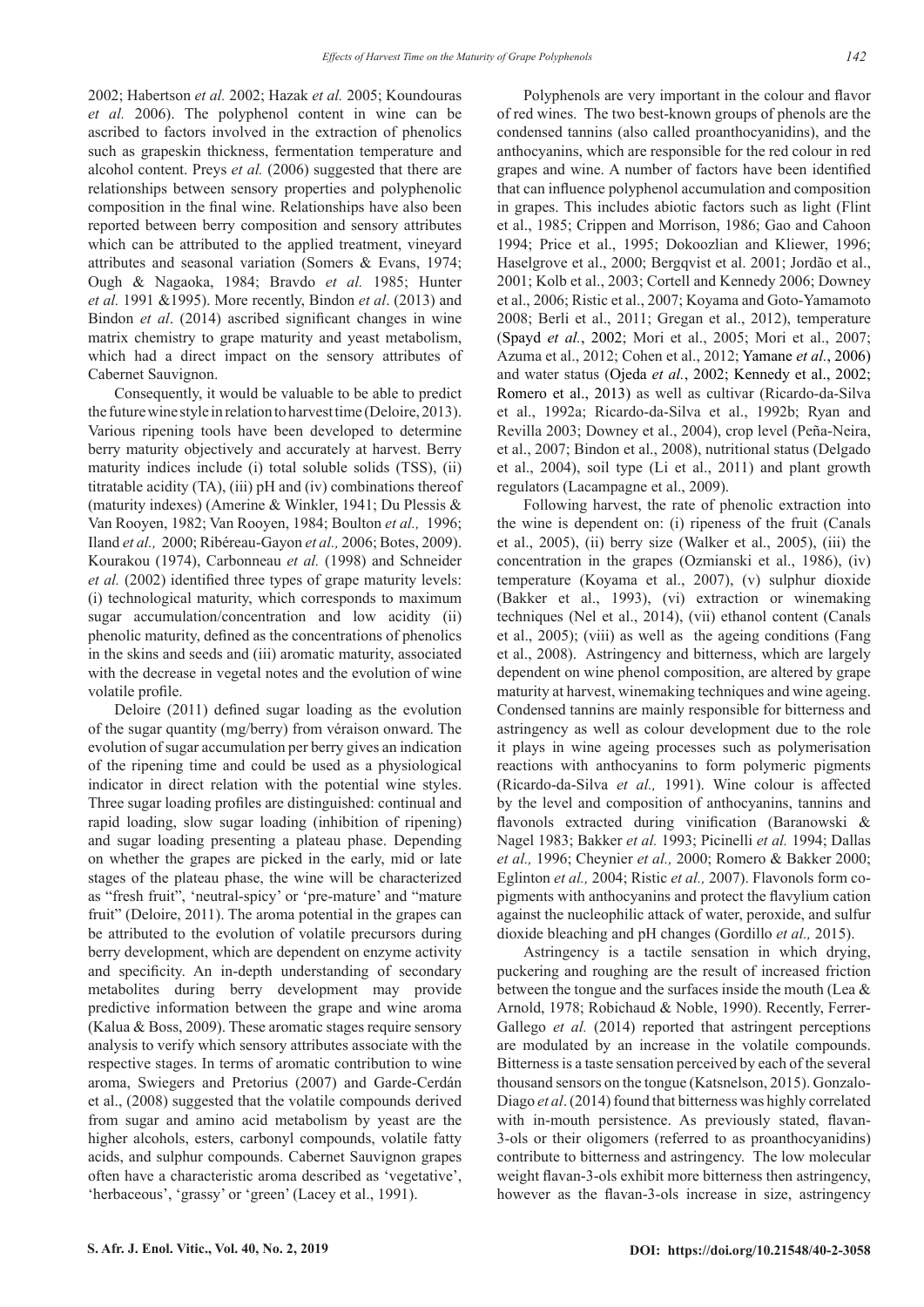increases faster than bitterness (Robichaud & Noble, 1990; Kennedy *et al.,*2006; Ren *et al*., 2017). Thus, the low molecular weight flavan-3-ols, which are associated more with grape seeds, have a lower astringency to bitterness ratio then the high molecular weight flavan-3-ols of grape skins.

In view of the previous work outlined above, the aim of this study was to evaluate wines produced from grapes that were harvested at different ripeness levels using berry sugar accumulation as a physiological indicator. Sequential harvest dates for the STD treatment in 2010/2011 were used to understand the possible effect of the evolution of fruit ripening on the wine matrix and sensory properties. The potential effect of the phenolic composition and volatile compounds on the wine sensory attributes was studied in the 2011/2012 season. The results presented are preliminary, and several subsequent seasons and more detailed chemical analyses are needed to link fruit and wine chemical composition and wine sensory profile of grapes harvested sequentially. This work is part of a larger study in which the evolution of the grape seed, skin tannin, flavonols and anthocyanins were investigated under altered light and temperature conditions in Cabernet Sauvignon (*Vitis vinifera* L.) (Blancquaert, 2015).

## MATERIALS AND METHODS

## **Vineyard characteristics**

The study was conducted during the growing seasons of 2010/2011 and 2011/2012 in a Stellenbosch University vineyard (GPS Coordinates: 33°56' 42" S 18°27' 43" E). The vineyard consists of *Vitis vinifera* L. cv. Cabernet Sauvignon clone CS 388C, grafted onto 101-14 *Mgt* (*Vitis riparia X Vitis rupestris*). The row orientation was northwest/south-east. The vines are trained on a six-wire vertical trellis system. The block was subjected to irrigation during critical phenological stages (e.g. fruit-set and véraison) and as required throughout the season to give a predawn leaf water potential between 0 and -0.3 MPa (Deloire & Heyns, 2011).

#### **Treatments**

The study comprised two main treatments with altered bunch microclimates in both seasons: no lateral shoot or leaf removal in the bunch zone (STD) and leaf removal in the bunch zone (LRW) (Table 1). In the LRW treatment, leaves were removed just after flowering corresponding to growth stage 19 (Eichorn and Lorenz system) on the western side of the canopy at the fruiting zone level  $(\pm 35-40)$  cm above the cordon) (Coombe, 1995).

Furthermore, to assess the effect of change in light quality on fruit growth and composition, supplementary treatments were applied. A UV sheet, reducing the UV-B radiation ('Perspex' ® Opal 050, Perspex South Africa Pty Ltd, Umbogintwini) was added to the Control/STD (STD-UV-B) and Leaf Removal West (LRW-UV-B) treatment in 2010/2011. During the 2011/2012 season, the UV-B suppression sheets were installed on both sides of the canopy to exclude the effect that the row direction can have on grape development as in the 2010/2011 season. Additional to the 'Perspex'® Opal 050 sheets, a clear acrylic UV-sheet (UHI) was used during the 2011/2012 season. The latter resulted in the following treatments: LR (-UV-B, 2xOp50) and LR (-UV-B, 2xUHI) (Table 1). These sheets were installed just after flowering at  $\pm 35$  cm above the cordon and suspended on 1.2 m custom-made poles, with hinges to open for sampling and spraying. The treatments were applied in a randomised block design. Each treatment was carried out in five replicates and each replicate comprised three panels (six vines between poles). Therefore, each of the four treatments in each season comprised five replicates and each replicate consisted of 18 vines.

## **Sampling procedure**

Sampling occurred at regular intervals throughout the season. Sampling was conducted between 06:00 and 08:00 at each sampling date from after fruit-set until harvest: 13-116 days after anthesis (DAA) during the 2010/2011 season; 26- 130 DAA in the 2011/2012 season. Sampling corresponded

TABLE 1 Viticultural treatment descriptions for 2010/2011 and 2011/2012 season.

| <b>Treatments</b>                                                                            |                                                    |  |  |  |
|----------------------------------------------------------------------------------------------|----------------------------------------------------|--|--|--|
| 2010/2011<br>2011/2012                                                                       |                                                    |  |  |  |
| <b>STD</b> (Shaded: Control)                                                                 |                                                    |  |  |  |
| No lateral shoots or leaves were removed in the bunch zone and no water shoots were suckered |                                                    |  |  |  |
| <b>LRW</b> (Leaf Removal West)                                                               |                                                    |  |  |  |
| Leaf Removal West side of the bunch zone just after flowering                                |                                                    |  |  |  |
| <b>STD-UV-B</b>                                                                              | $LR$ -UV-B, $2xOp50$                               |  |  |  |
| STD with decreased UV-B radiation.                                                           | Leaf removal on both sides of the canopy           |  |  |  |
| Control treatment and UV-sheet (Perspex' ®                                                   | (in the bunch zone) and ('Perspex' ® Opal 050)     |  |  |  |
| Opal 050) on the western side of the bunch                                                   | on both sides of the bunch zone                    |  |  |  |
| <b>LRW-UV-B</b>                                                                              | $LR$ -UV-B, $2xUHI$                                |  |  |  |
| LRW with decreased UV-B radiation:                                                           | Leaf removal both sides of the canopy              |  |  |  |
| Leaf Removal West and UV-sheet (Perspex' ®                                                   | (in the bunch zone) with decreased UV-B radiation: |  |  |  |
| Opal 050) on the western side of the bunch                                                   | UV-sheet (UHI) extruded clear acrylic              |  |  |  |
|                                                                                              | sheeting used on both sides of the bunch zone      |  |  |  |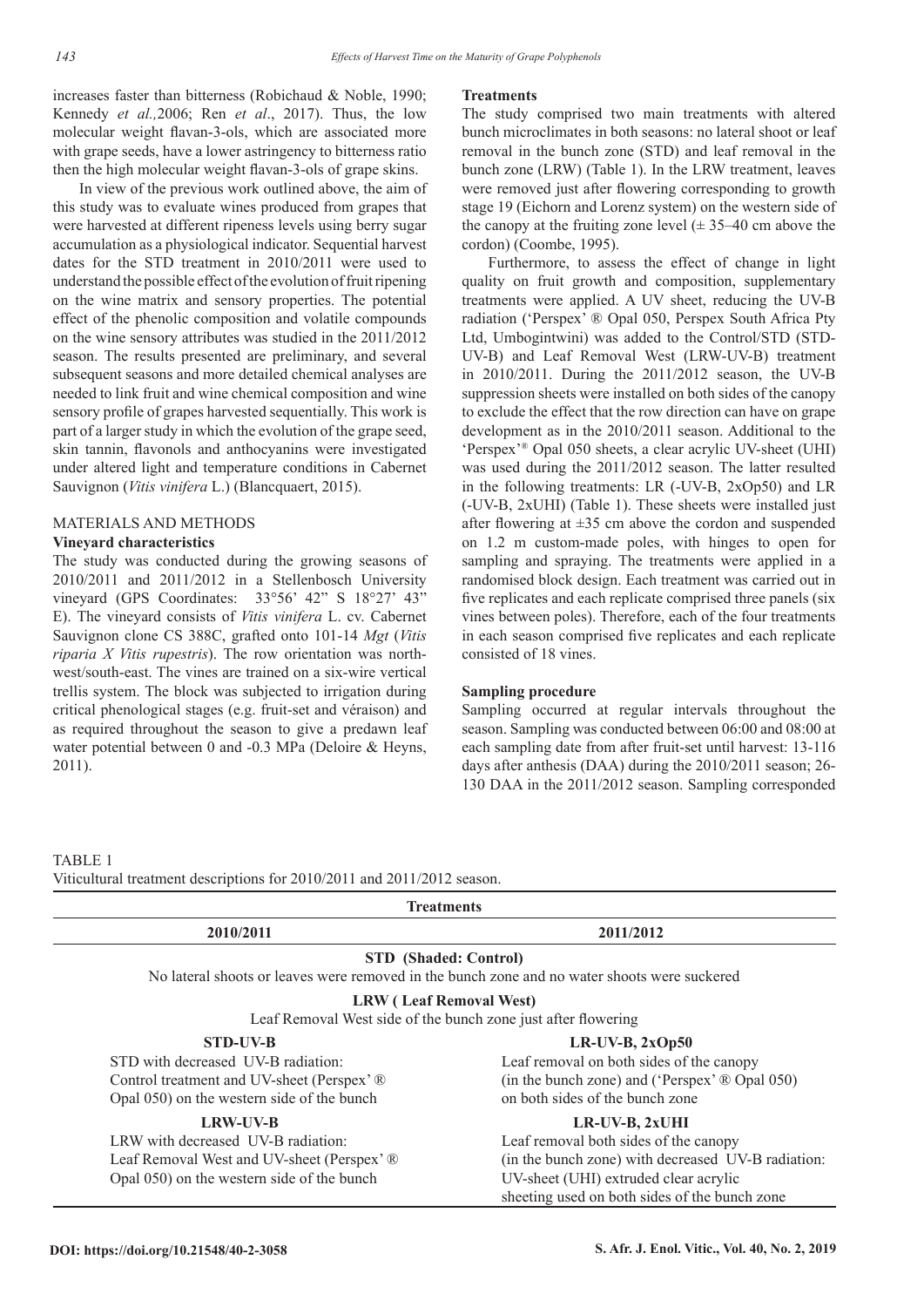with the Eichorn and Lorenz (E-L) system (Coombe, 1995) and started at stage 29 (pea size) until stage 38 (harvest) for phenolic analyses.

## **Harvesting**

Sequential harvest dates were predicted using the berry sugar loading model (Deloire 2011 & 2013). Grapes were harvested during the 2010/2011 season at the following times: (i) "fresh fruit" period for all four treatments (20–25 days after the sugar loading plateau was reached) on the  $28<sup>th</sup>$ of February 2011; and (ii) 'pre-mature' period  $(\pm 35$  days after the sugar loading plateau was reached) on the  $20<sup>th</sup>$  of March 2011. For the latter, only the STD treatment was harvested. The STD treatment at the 'pre-mature' period was investigated in order to confirm whether 'neutral' wine aromas develop from wines made at this harvest stage using berry sugar accumulation as a physiological indicator (Deloire, 2011). The study aimed to assess the potential aromatic profile of the wine made from grapes harvested at the 'pre-mature' stage, which according to the model, should deliver a 'neutral' or 'pre-mature' wine style. The grapes of all the treatments in 2011/2012 season were harvested at the "mature fruit" period (45 days after the sugar loading plateau was reached) on the  $26<sup>th</sup>$  of March 2012.

### **Small-scale winemaking**

Standard winemaking procedures at the experimental cellar of the Department of Viticulture and Oenology, Stellenbosch University were followed. Four wines were made from the "fresh fruit" stage in duplicate. Additionally, the control (STD) was vinified at the 'pre-mature' stage in the 2010/2011 season. In the 2011/2012 season, four wines were made in duplicate from the grapes harvested at the "mature fruit" stage. In both seasons the grapes were crushed and destemmed into 20L plastic drums and 30 mg/L  $SO_2$  was added. Juice samples for pH, titratable acidity, and °B were taken before the  $SO_2$  addition. The crushed grapes were inoculated with 30 g/hL *Saccharomyces cerevisiae* (Lalvin ICV-D21®, Lallemand) and 30 g/hL Go Ferm Protect (Lallemand) in the rehydration water in 2010/2011 and 2011/2012, respectively. Co-inoculation with 0.01 g/L *Oenococcus oeni*  (Enoferm ® Alpha, Lallemand) was carried out 24 hours after the yeast inoculation in order to start the malolactic fermentation. Fermentation took place at 25 °C and punch downs were done three times a day. The rate of fermentation was measured daily with a hydrometer. After 5 °B sugar was fermented 0.25 g/L Fermaid K (Lallemand) was added. The fermentation took about 5 days after which the skins were pressed at 1 bar when the wines were deemed dry (-1 °B) and moved to 20 °C in order to finish the malolactic fermentation. Once the malolactic fermentation was completed (malic and lactic acids determined enzymatically by the Central Analytical Facility, Stellenbosch University, South Africa), the wines were racked off the lees and 50 mg/L  $SO_2$  was added. The wines underwent cold stabilisation for 3 weeks at -4 °C before adjusting the free  $SO_2$  to 40 mg/L. The wines were then bottled in 750 mL dark green glass bottles, sealed with screw caps and stored at 15<sup>o</sup>C after bottling. Sensory analyses were performed six months after bottling.

#### **Chemical analysis**

The determination of the classical parameters (TSS, pH and TA) entailed the sampling of thirty berries from each of the five treatment replicates  $(30x5=150)$  in the middle of the bunch. The hundred and fifty berries from each treatment were divided into three sub-samples of 50 berries each and processed immediately after sampling for TSS, pH and titratable acidity. The berries were crushed and the grape juice centrifuged. TSS were measured using an ATAGO PAL-1 pocket refractometer (Tokyo, Japan). The pH and TA were measured using an automatic titrator (Metrohm, 702 SM Titrino, Herisau, Switzerland). The fresh berries were weighed.

Compounds were quantified using external calibration curves were set up for malvidin-3-glucoside ( Extrasynthese, Genay Cedex, France), as well as caffeic acid, *p*-coumaric acid, (+)-catechin, (–)-epicatechin, (–)-epicatechin-3-*O*gallate, gallic acid and 2,6-dimethyl-hepten-2-ol (all from Sigma-Aldrich St. Louis, MO, U.S.A.). (+)-Catechin, (–)-epicatechin, (–)-epicatechin-3-*O*-gallate were quantified at 280 nm. All anthocyanins and other pigments were quantified at 520 nm as malvidin-3-glucoside units, whereas proanthocyanidins and polymeric phenols were quantified at 280 nm as (+)-catechin equivalents. Phloroglucinol and sodium acetate was obtained from Sigma-Aldrich (Johannesburg, South Africa) for the acid catalyses in the presence of excess phloroglucinol.

## **Isolation, purification and characterization of proanthocyanidins/tannins**

The proanthocyandins/tannins were characterised and quantified in the 2011/2012 wines. Proanthocyanidins/tannins were isolated in triplicate from different wine treatments using Toyopearl® HW-40 (Tosoh Bioscience, Stuttgart, Germany) size exclusion columns (60 mm x 14.5 mm) as described previously Oberholster *et al.* (2013). In short, dimers and smaller phenolics were washed off the column after loading of the wine (2 mL) with ethanol/water (55/45) containing 0.05 % trifluoroacetic acid (TFA). Larger proanthocyanidins/tannin were eluted with 30 mL of acetone/ water (60/40) containing 0.05 % TFA which was collected and concentrated under reduced pressure at 35°C to remove excess solvent.

The phloroglucinolysis protocol described by Oberholster *et al.* (2013) was implemented and the proanthocyanidin cleavage products were analysed by HPLC using an Agilent® Poroshell 120 SB-C18 column (4.6 x 150mm, 2.8 µm particle) on an Agilent® Infinity series 1260 HPLC system (Agilent Technologies, Inc., Deerfield, IL, USA) equipped with a Diode Array DetectION (DAD) detector. Mobile phase A was 0.1 % (v/v) formic acid (Sigma-Aldrich, St. Louis, MO, USA) and mobile phase B acetonitrile containing  $0.1 \%$  (v/v) formic acid. Linear elution conditions were as follows: column temp 35°C; 2 ml/ min; 2.96 min at 3 % B; 3 to 16 % B in 10.30 min, 16 to 20 % B in 0.1 min, 1.7 min at 20 % B, 20 to 80 % B in 0.90 min, column clean-up at 80 % B for 1.34 min, and back to 3 % B in 1.00 min. The column was equilibrated for 8 min at 3 % B before the next injection. Chromatograph integration was performed using Agilent® CDS ChemStation software.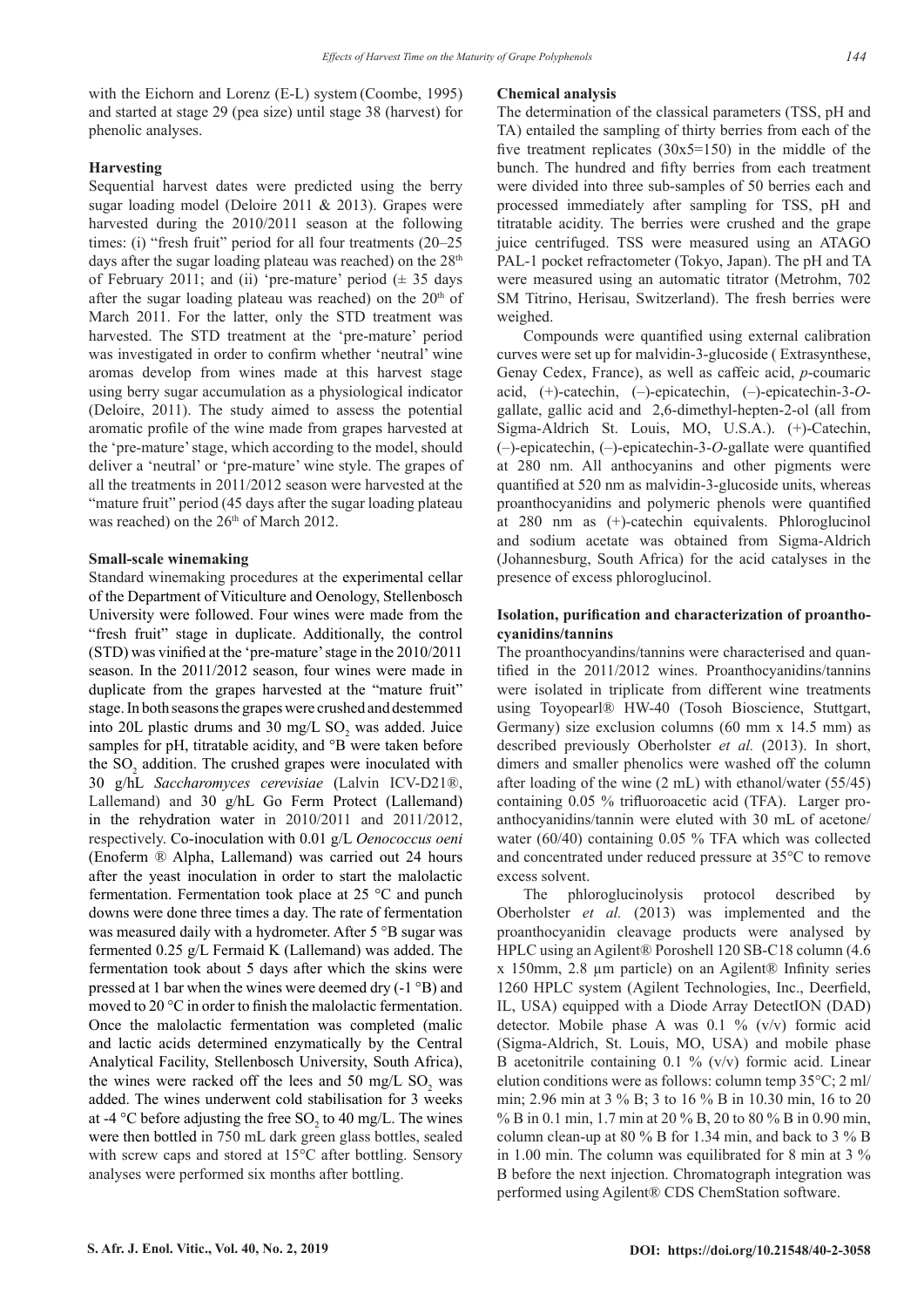The proanthocyanidin cleavage products were quantified by means of their response factor relative to catechin, which was used as the quantitative standard (Kennedy & Jones, 2001). All samples were analysed in duplicate. The LOQ and LOD determined for (+)-catechin (Sigma Chemicals, St. Louis, MO) were, respectively, 0.0244 nmol and 0.0087 nmol where LOQ was defined as the minimum injected amount that gives a peak height seven times higher than baseline noise. LOD was defined as as the lowest concentration of an analyte in a sample that results in a peak with a height three times as high as the baseline noise level.

### **Descriptive analysis (DA)**

The wines were evaluated 6 months after bottling by a panel of ten female judges (28–65 years old) for the 2010/2011 season during four replicate sessions, as outlined by Lawless & Heymann (2010). The 2011/2012 wines were evaluated by a panel of nine female judges (29–65 years old) during six replicate sessions. Prior to testing the panel members underwent training and assessment of panel performance in six two-hour sessions in both seasons. The first training session-involved standardisation (consensus) of the panellists on the aroma standards provided in 2011 and 2012 as well as touch standards using different materials (Table 2).

The mouthfeel properties of the wines were aligned with touch standards using the mouthfeel wheel (Gawel *et al.,* 2000). The samples were evaluated for an array of aroma attributes, as well as taste and mouthfeel attributes, before and after expectoration using 100-point unstructured line scales. Wine samples were served in standard ISO wine tasting glasses, with each glass containing 30 mL of wine. Each sample was coded with a 3-digit random code and served in a complete randomised order (Lawless & Heymann, 2010). Panellists performed the analysis in individual booths, with each booth being fitted with a data collecting system (Compusense® five, Version 5.2, Compusense Inc., Guelph, Ontario, Canada). The testing area was light- and temperature-controlled  $(20 \pm 1 \degree C)$ .

#### **Statistical analysis**

A univariate analysis of variance (ANOVA) was performed on the sensory data using the GLM (General Linear Model) Procedure of SAS software (Version 9.2; SAS Institute Inc., Cary, USA). Sensory data were pre-processed and subjected to a test–retest analysis of variance (ANOVA) using SAS. The latter was performed to test for panel reliability. The Shapiro–Wilk test was performed to test for normality (Shapiro & Wilk, 1965). Students' t-test least significant

TABLE 2

Aroma and touch reference standards for mouthfeel evaluations used in the 2010/2011 and 2011/2012 vintages.

| <b>Aroma attributes</b>          | Reference standard composition                                                      |
|----------------------------------|-------------------------------------------------------------------------------------|
| Jammy <sup>a</sup>               | 30 g red berry jam                                                                  |
| Strawberry <sup>a</sup>          | Sliced fresh strawberries, (ca. 10mm x 10mm) and steeped in wine for ca. 45 minutes |
| Blackberry <sup>ab</sup>         | 20 g blackberries                                                                   |
| <b>Blackcurrant</b> <sup>a</sup> | 30 g blackcurrant crushed and steeped in wine                                       |
| Raspberry <sup>a</sup>           | 30g raspberries steeped in wine                                                     |
| Dark berries <sup>b</sup>        | 15 g dark berries blackcurrants and 15 g raspberries steeped in wine                |
| Strawberry <sup>b</sup>          | 30 g strawberry steeped in wine                                                     |
| Pruneb                           | 10 mL prune extract                                                                 |
| Earthy/Dusty <sup>b</sup>        | 10 g vacuum dust and 10 g saw dust steeped in wine                                  |
| Vegetative green <sup>ab</sup>   | Sliced fresh green pepper, (ca 12mm x 10 mm) steeped in wine for 60 minutes         |
| Green plum <sup>a</sup>          | 1 fresh green plum, (ca 5mm x10mm) without the stone on a petri dish                |
| Cooked green <sup>a</sup>        | 2 tinned green beans and 10 mL brine                                                |
| Raisin <sup>a</sup>              | 50 g raisins                                                                        |
| Spicy <sup>a</sup>               | 5 g Robertson® cinnamon and cloves spice                                            |
| <b>Touch attributes</b>          | <b>Reference standard</b>                                                           |
| Satin                            | Satin material                                                                      |
| Silk                             | Silk material                                                                       |
| Course emery                     | Emery paper                                                                         |

All standard was made up 150 mL unwooded Cabernet Sauvignon.

 $a$ (Attributes used for the 2010/2011 wines).

b (Attributes used for the 2011/2012 wines).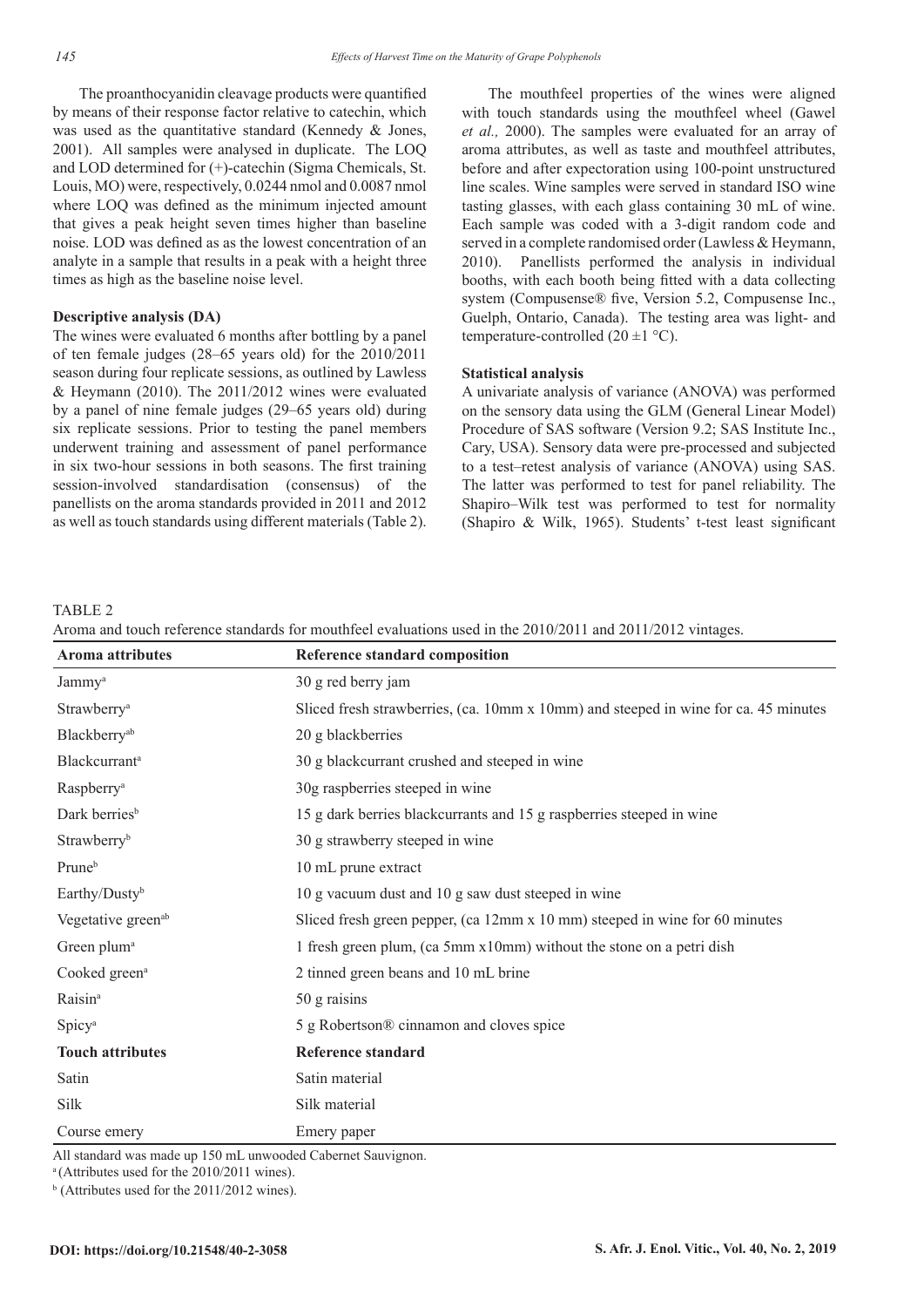difference was calculated at the 5 % level to compare treatment means (Ott, 1998). A probability level of *p≤*0.05 was considered significant for all the significance tests. Data were also subjected to multivariate methods of analysis, such as the principal component analysis (PCA) (XLStat, Version 2011, Addinsoft, New York, USA), to visualise and then interpret the relationships between the samples and their attributes.

## RESULTS AND DISCUSSION

## **Berry composition**

At harvest total soluble solids (TSS), pH and titratable acidity (TA) were determined for grapes from each of the treatments in both seasons (Table 3).

In the 2010/2011 season, the TSS varied significantly (*p≤*0.01) at harvest among the treatments (Table 3), with the STD treatment showing significantly lower TSS ( $p \leq$ 0.01) compared to the other three treatments in 2010/2011

| Berry parameters at harvest for the 2010/2011 and 2011/2012 season. |                     |                     |                    |                   |                    |  |  |  |
|---------------------------------------------------------------------|---------------------|---------------------|--------------------|-------------------|--------------------|--|--|--|
|                                                                     |                     |                     |                    | Fresh             | Sugar per          |  |  |  |
| <b>Treatment</b>                                                    | <b>TSS</b>          | pH                  | <b>TA</b>          | mass(g)           | berry (mg)         |  |  |  |
| 2010/2011                                                           |                     |                     |                    |                   |                    |  |  |  |
| <b>Fresh fruit harvest</b>                                          |                     |                     |                    |                   |                    |  |  |  |
| <b>STD</b>                                                          | 20.5 <sup>b</sup>   | 3.6 <sup>a</sup>    | $5.9$ ab           | 60.3 <sup>b</sup> | 290.9 b            |  |  |  |
| <b>LRW</b>                                                          | $22.4$ <sup>a</sup> | 3.7 <sup>a</sup>    | 6.0 <sup>a</sup>   | 58.3 b            | 282.9 b            |  |  |  |
| STD-UV-B                                                            | 22.4a               | $3.6$ <sup>ab</sup> | $6.2$ <sup>a</sup> | 52.1 c            | 285.2 b            |  |  |  |
| LRW-UV-B                                                            | 22.9 <sup>a</sup>   | 3.4 <sup>b</sup>    | 5.5 <sup>b</sup>   | 63.1 <sup>a</sup> | 316.7 <sup>a</sup> |  |  |  |
| Significance                                                        | $**$                | ***                 | $\ast$             | ***               | ***                |  |  |  |
| 2010/2011                                                           |                     |                     |                    |                   |                    |  |  |  |
| <b>Premature fruit harvest</b>                                      |                     |                     |                    |                   |                    |  |  |  |
| <b>STD</b>                                                          | 24.8                | 3.6                 | 5.5                | 60.1              | 299.1              |  |  |  |
| 2011/2012                                                           |                     |                     |                    |                   |                    |  |  |  |
| <b>Mature fruit harvest</b>                                         |                     |                     |                    |                   |                    |  |  |  |
| <b>STD</b>                                                          | 23.9 <sup>a</sup>   | 3.4 <sup>b</sup>    | 5.4 <sup>b</sup>   | 72.7 <sup>a</sup> | 348.0 <sup>a</sup> |  |  |  |
| <b>LRW</b>                                                          | $23.1$ bc           | 3.4 <sup>b</sup>    | 5.3 <sup>b</sup>   | 68.4 <sup>b</sup> | 327.3 b            |  |  |  |
| LR $(-UV-B, 2xOp50)$                                                | 23.1 <sup>b</sup>   | 3.4 <sup>b</sup>    | 6.1 <sup>a</sup>   | 68.4 <sup>b</sup> | 289.7 <sup>d</sup> |  |  |  |
| $LR$ (-UV-B, 2xUHI)                                                 | 22.6 <sup>c</sup>   | 3.6 <sup>a</sup>    | $4.8\,^{\circ}$    | 63.4 c            | $305.1$ $\degree$  |  |  |  |
| Significance                                                        | ***                 | ***                 | ***                | ***               | ***                |  |  |  |

Each value represents the mean of 3 replicates. Means in columns followed by different letters are significantly different within one season. Significance (\*, \*\* and \*\*\* indicate significance at p≤0.05, 0.01, 0.001, respectively).

### TABLE 4

TABLE 3

Photosynthetic Active Radiation (PAR) and percentage light in the bunch zone in the 2010/2011 and 2011/2012 seasons.

|                   | 2010-2011               |                   |                    | 2011-2012               |                   |
|-------------------|-------------------------|-------------------|--------------------|-------------------------|-------------------|
| <b>Treatments</b> | <b>PAR</b> <sup>a</sup> | $%$ light         | <b>Treatments</b>  | <b>PAR</b> <sup>a</sup> | $%$ light         |
| <b>STD</b>        | $175.3$ bc              | 0.10 <sup>c</sup> | <b>STD</b>         | 72.0 <sup>b</sup>       | 0.06 <sup>c</sup> |
| <b>LRW</b>        | 517.7 <sup>a</sup>      | 0.29 <sup>a</sup> | <b>LRW</b>         | 278.9 <sup>a</sup>      | $0.18$ ab         |
| STD-UV-B          | $115.3$ °               | 0.06 <sup>c</sup> | $LR$ (-UV-B,-PAR)  | 98.4 <sup>b</sup>       | $0.07$ cb         |
| LRW-UV-B          | 260.2 <sup>b</sup>      | 0.16 <sup>b</sup> | $LR$ (-UV-B,2xUHI) | $424.4$ <sup>a</sup>    | 0.19 <sup>a</sup> |
| <i>p</i> -value   | ***                     | ***               | <i>p</i> -value    | ***                     | ***               |

a-Photosynthetic Active Radiation (μE.m<sup>-2</sup>.s<sup>-1</sup>). STD (Shaded/Control); LRW (Leaf Removal West); STD-UV-B (STD with decreased UV-B radiation; LRW-UV-B (LRW with decreased UV-B radiation); LR (-UV-B,-PAR) (Leaf removal with decreased UV-B radiation and 2xOp50 UV-sheets added on both sides of the bunch zone); LR (-UV-B, 2xUHI) (Leaf removal with decreased UV-B radiation and 2xUHI UVsheets added on both sides of the bunch zone). Significance (\*, \*\* and \*\*\* indicate significance at p≤0.05, 0.01, 0.001 respectively; ns: not significant).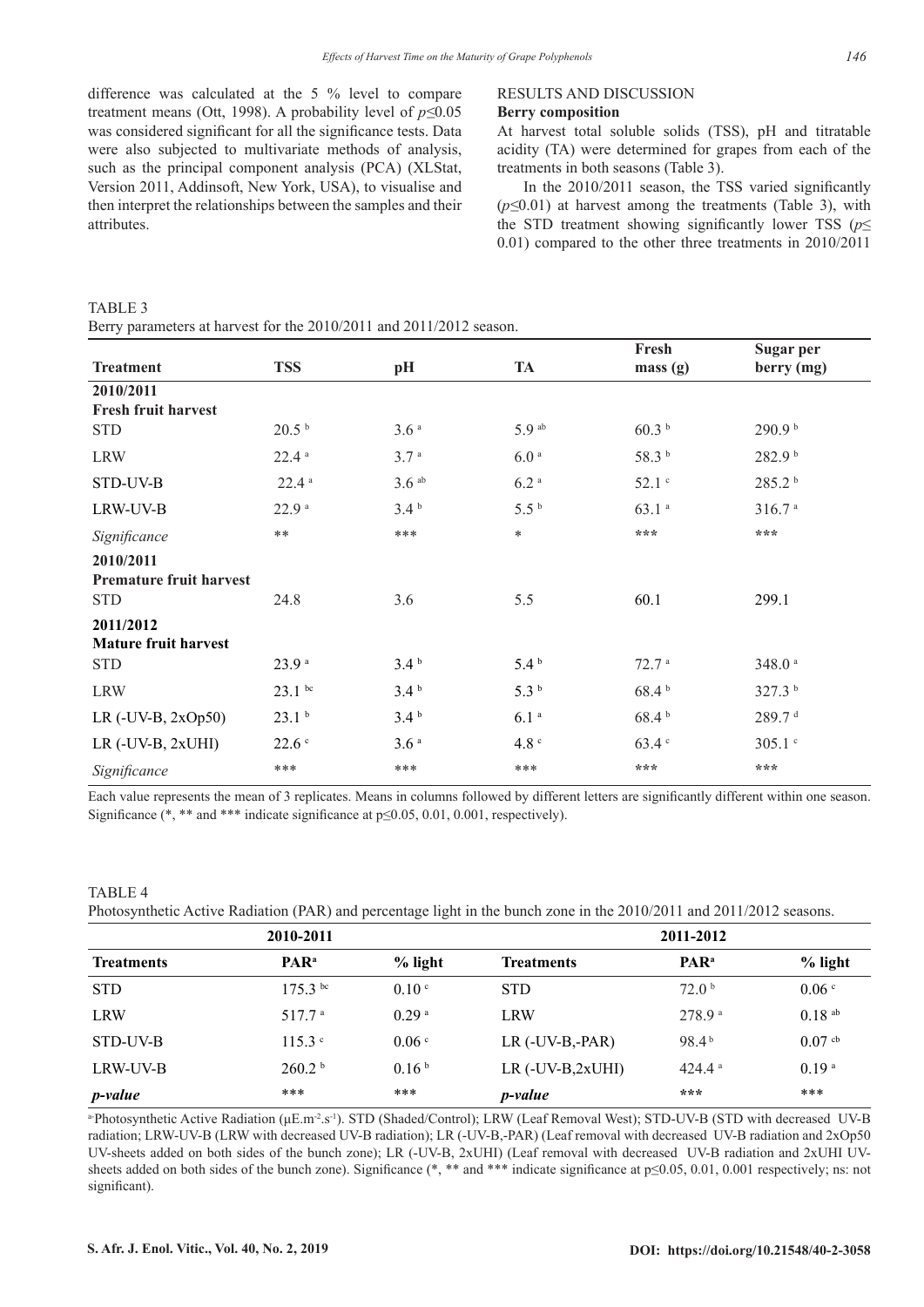## TABLE 5

Accumulated thermal time and berry temperature and the average number of hours at thresholds in 2010/2011 and 2011/2012 seasons.

| <b>Season</b>     |                                 |                          |                   | Number of hours berry temperature within the |                             |                  |                  |                  |  |
|-------------------|---------------------------------|--------------------------|-------------------|----------------------------------------------|-----------------------------|------------------|------------------|------------------|--|
| 2010-2011         |                                 | Berry temp $(^{\circ}C)$ |                   |                                              | indicated temperature range |                  |                  |                  |  |
| <b>Treatments</b> | <b>Thermal</b><br>time $(DD)^a$ | Mean                     | <b>Max</b>        | $20$                                         | $20 - 25$                   | $25 - 30$        | $30 - 35$        | >35              |  |
| <b>STD</b>        | 731.3                           | 23.4                     | 32.5 <sup>b</sup> | 9.3 <sup>b</sup>                             | $5.5^{\circ}$               | 4.5 <sup>a</sup> | 3.8 <sup>b</sup> | 0.9 <sup>d</sup> |  |
| <b>LRW</b>        | 757.8                           | 23.9                     | 35.4 <sup>a</sup> | 9.4a                                         | 5.2 <sup>b</sup>            | 3.5 <sup>c</sup> | 4.0 <sup>b</sup> | 2.0 <sup>a</sup> |  |
| STD-UV-B          | 756.1                           | 23.8                     | 33.8 <sup>b</sup> | 9.5 <sup>b</sup>                             | 4.8 <sup>c</sup>            | 3.7 <sup>c</sup> | 4.5 <sup>a</sup> | 1.6 <sup>b</sup> |  |
| LRW-UV-B          | 746.3                           | 23.6                     | 33.7 <sup>b</sup> | 9.3 <sup>b</sup>                             | $5.5^{\circ}$               | 4 <sup>b</sup>   | 3.9 <sup>b</sup> | 1.4 <sup>c</sup> |  |
| <i>p</i> -value   |                                 | ns                       | ***               | ***                                          | ***                         | ***              | $***$            | ***              |  |

## **2011-2012**

| <b>Treatments</b>  | <b>Thermal</b><br>time $(DD)^a$ | Mean                 | Max               | $20$              | $20 - 25$        | $25 - 30$        | $30 - 35$           | >35              |
|--------------------|---------------------------------|----------------------|-------------------|-------------------|------------------|------------------|---------------------|------------------|
| <b>STD</b>         | 684.6                           | $23.8$ <sup>ab</sup> | 40.4 <sup>a</sup> | 10.4 <sup>c</sup> | 4 <sup>b</sup>   | 3.3 <sup>c</sup> | 3.2 <sup>b</sup>    | 3.1 <sup>b</sup> |
| <b>LRW</b>         | 686.7                           | $23.2$ ab            | 37.1 <sup>b</sup> | 10.5 <sup>b</sup> | 4.1 <sup>a</sup> | 3.6 <sup>b</sup> | 3.3 <sup>b</sup>    | $2.4^{\circ}$    |
| $LR$ (-UV-B,-PAR)  | 680.9                           | 22.8 <sup>b</sup>    | $34.5^{\circ}$    | 10.7 <sup>a</sup> | $4^{ab}$         | 3.9 <sup>a</sup> | $3.5$ <sup>ab</sup> | 1.8 <sup>d</sup> |
| $LR$ (-UV-B,2xUHI) | 729.7                           | 24.2 <sup>a</sup>    | 39.6a             | $10.5 \text{ pc}$ | 3.5 <sup>c</sup> | 2.5 <sup>d</sup> | 3.7 <sup>a</sup>    | 3.8 <sup>a</sup> |
| <i>p</i> -value    |                                 | $\ast$               | ***               | ***               | ***              | ***              | $\star$             | ***              |

<sup>a</sup> Thermal time in degree days over the season. STD (Shaded/Control); LRW (Leaf Removal West); STD-UV-B (STD with decreased UV-B radiation; LRW-UV-B (LRW with decreased UV-B radiation); LR (-UV-B,-PAR) (Leaf removal with decreased UV-B radiation and 2xOp50 UV-sheets added on both sides of the bunch zone); LR (-UV-B, 2xUHI) (Leaf removal with decreased UV-B radiation and 2xUHI UVsheets added on both sides of the bunch zone). Significance (\*, \*\* and \*\*\* indicate significance at p≤0.05, 0.01, 0.001 respectively; ns: not significant).

(Table 3). An increase in a similar low TSS in the STD-UV-B treatments was not observed despite the similar, low measured light intensities when compared with the STD treatment (Table 4). Spayd *et al.* (2002), Joscelyne *et al.*  (2007) and Ristic *et al*. (2007) reported a delay in ripening due to shading which was caused by a greater proportion of leaves in the grapevine canopy. However, Haselgrove and coworkers (2000) found no difference in TSS of shaded or exposed treatments. The thermal time (DD) (Table 5) was the lowest in the STD treatment, but STD-UV-B had similar DD to the other treatments suggesting an interactive effect of temperature and light. When comparing the premature harvest data with the "fresh fruit" harvest data for the STD treatment, there was an increase in TSS and a simultaneous decrease in TA as expected, but the pH remained the same between the two harvest dates.

In the 2011/2012 season the TSS at harvest was significantly higher (*p*≤0.001) in the STD treatment compared to the other treatments although all values were within 1.3 Brix of each other. pH were significantly lower ( $p \le 0.001$ ) in the STD, LRW and LR (-UV-B, 2xOp50) treatments compared to LR (-UV-B, 2xUHI) in 2011/2012 (Table 5). Additionally, a significant lower TA (*p*≤0.001) was observed in the LR (-UV-B, 2xUHI) treatment when compared to the other three treatments (Table 5).

This can be ascribed to the higher exposure level and the absence of leaves which degrade the acid in the berry (Table 3). Rojas-Lara & Morrison (1989), Morrison & Noble (1990) and Downey *et al.* (2006) reported differences in pH and TA in response to light and temperature as shaded fruit had higher pH and potassium levels. From our results, there was no clear relation between the grape classical parameters and the impact of treatment on light and temperature parameters indicating that differences were rather driven by seasonal influences.

## **Wine composition 2011/2012**

The wine chemical composition of the 2011/2012 wines differed significantly between the treatments (Table 6).

Wines made from LRW and LR (-UV-B, 2xUHI) treatments had the highest % alcohol while the LR (-UV-B, 2xOp50) contained significantly less, alcohol. Wine pH from the STD and LRW treatments were significantly higher compared to the LR (-UV-B, 2xOp50) and LR (-UV-B, 2xUHI) treatments. TA values differed significantly among the wines with LR (-UV-B, 2xUHI) treatment having the highest value (Table 6). There was no clear relationship between the grape and wine chemical parameters.

The proanthocyanidin composition of the wine tannins was determined by phloroglucinolysis. (+)-Catechin was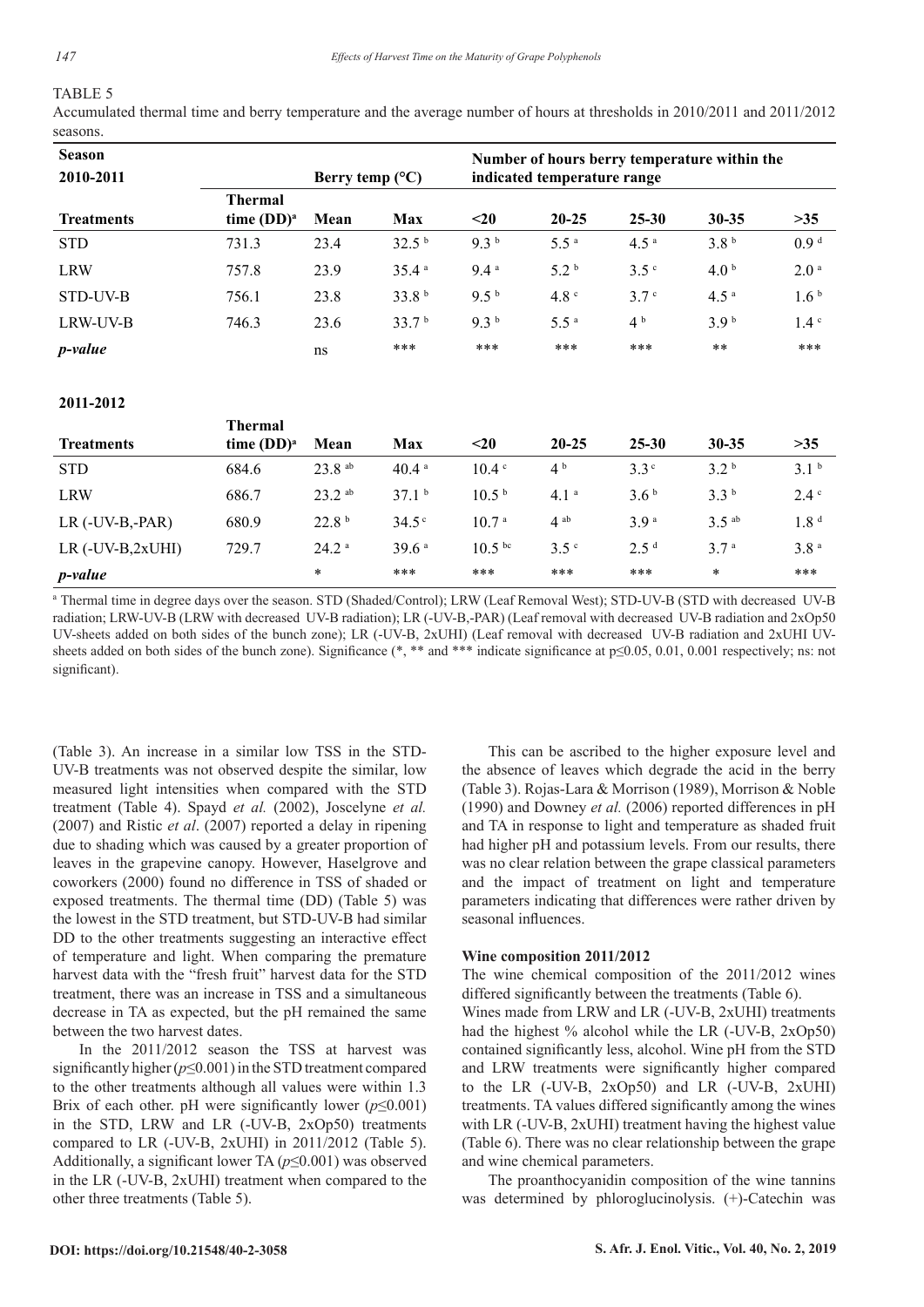| <b>Treatment</b>     | Alcohol (% vol)   | pH               | TA               |
|----------------------|-------------------|------------------|------------------|
| <b>STD</b>           | 12.9 <sup>c</sup> | 3.1 <sup>a</sup> | 8.0 <sup>b</sup> |
| <b>LRW</b>           | 13.6 <sup>b</sup> | 3.1 <sup>a</sup> | 7.2 <sup>d</sup> |
| LR $(-UV-B, 2xOp50)$ | 12.7 <sup>d</sup> | 3.0 <sup>b</sup> | 7.6 <sup>c</sup> |
| $LR$ (-UV-B, 2xUHI)  | 14.5 <sup>a</sup> | 3.0 <sup>b</sup> | 8.7 <sup>a</sup> |
| Significance         | ***               | $\ast$           | ***              |

TABLE 6 Wine parameters of 2012 wines 6 months after bottling.

Each value represents the mean of 3 replicates. Means in columns followed by different letters are significantly different. Significance (\*, \*\* and \*\*\* indicate significance at *p≤*0.05, 0.01, 0.001, respectively).

#### TABLE 7

Wine compositional and structural characterisation of 2011-2012 wines analysed by phloroglucinolysis.

| Terminal unit <sup>s</sup> |                   |                                |       |                             | <b>Extension units</b> a   |                  |                   |                              |                 |                    |        |                       |
|----------------------------|-------------------|--------------------------------|-------|-----------------------------|----------------------------|------------------|-------------------|------------------------------|-----------------|--------------------|--------|-----------------------|
| <b>Treatment</b>           |                   | EC.                            | ECG C |                             | EC.                        |                  | ECG EGC           | mDP % G % P                  |                 |                    | avMM   | <b>Tannin</b><br>mg/L |
| <b>STD</b>                 |                   | $74.2d$ 25.5 <sup>a</sup> 0.25 |       | 4 8 <sup>a</sup>            | 70 9 <sup>a</sup>          | 29 <sup>a</sup>  | 21.3 <sup>b</sup> | 85                           | 2.6a            | 189 <sup>b</sup>   | 2534.0 | 162.5 <sup>b</sup>    |
| <b>LRW</b>                 | 823a              | 176 <sup>d</sup>               | nd    | $42^{ab}$ 74 3 <sup>a</sup> |                            | 2.3 <sup>b</sup> | 191 <sup>b</sup>  | 10.1                         | 20 <sup>b</sup> | $172^{\mathrm{b}}$ | 2987.8 | $2493^{\circ}$        |
| LR $(-UV-B, 2xOp50)$       | 79 8 <sup>b</sup> | $19.8^{\circ}$ 0.25            |       |                             | $3.8b$ 57.2 <sup>b</sup>   | 2.2 <sup>b</sup> | 36.6a             | $10.8\quad 2.0^{\mathrm{b}}$ |                 | 33.3 <sup>a</sup>  | 3222.1 | 219.5 <sup>a</sup>    |
| LR $(-UV-B, 2xUHI)$        |                   | $77.6^{\circ}$ 21.8 b          | 0.56  |                             | $3.9ab$ 60.9 <sup>ab</sup> | 2.3 <sup>b</sup> | $327$ ab          | 103                          | 21 <sup>b</sup> | $29.5$ ab          | 3068.2 | $2333^a$              |
| Significance               | ***               | ***                            | ns    | ns                          | ns                         | *                | ns                | ns                           | *               | ns                 | ns     | **                    |

Each value represents the mean of 3 replicates. <sup>a</sup>Percent composition of proanthocyanidin subunits (in moles) C, (+)-catechin; EC, (-) epicatechin; ECG, (−)-epicatechin-3-O-gallate. mDP, mean degree of polymerization; % G, percentage galloylation; % P, percentage gallo unit; avMM, average molecular mass; nd, not detected;. Significance (\*, \*\* and \*\*\* indicate significance at p≤0.05, 0.01, 0.001, respectively, ns: not significant).

the predominant terminal unit in the wine in each of the treatments (Table 7).

This corresponds with the findings of Fernández *et al.*  (2007) who reported similar (+)-catechin proportions in different Carménère and Cabernet Sauvignon wines. There were small although significant differences in the tannin composition of the different wine treatments (Table 7). (–)-Epicatechin was the predominant extension subunit as found by other authors (Fernández *et al.* 2007). Most notably the higher percentage prodelphinidins (% P) in LR (-UV-B, 2xOp50) indicates larger contribution from skin tannin. Light exposure is known to increase skin tannin concentration (Price *et al.,* 1995; Cortell & Kennedy, 2006; Ristic *et al.* 2007; Blancquaert, 2015) but only a small impact of light was found in this study. The treatments with the highest % light intensity, LR (-UV-B, 2xUHI) and LRW (Table 4) did not have higher % P compared to the other more shaded treatments. Although the tannin concentration was significantly higher in the LRW treatment, the STD was not significantly different from LR (-UV-B, 2xOp50). The high tannin concentration observed in the wines may possibly be ascribed to tannin compositional changes as the wine had ten months of bottle aging before analysis.. This

result corresponds with the findings of Cosme *et al.* (2009) who also noted increases in tannin concentrations after six months of storage.

Wine flavonol concentration was higher in the LRW treatment (9.1 mg/L) compared to STD, LR (-UV-B, 2xOp50) and LR (-UV-B, 2xUHI) treatments (7.0, 3.56 and 3.99 mg/L), respectively. This corresponds to previous findings on flavonol concentration and content in grapes, as discussed by Blancquaert (2015) where higher flavonol concentration were observed in the LRW treatment throughout berry development. The anthocyanin concentration was the highest in the most exposed treatments: LRW and LR (-UV-B, 2xUHI) (173.9 and 139.9 mg/L, respectively) while wines made from the shaded treatments LR (-UV-B, 2xOp50) and STD wines were lower at 92.5 and 124.4 mg/L, respectively. These results compare favourably with the findings of Cortell & Kennedy (2006) and Song *et al*. (2015) who also noted high anthocyanin concentrations, wine colour density, total pigments and total phenolic and tannin in wine made from bunches exposed to sunlight.

### **Sensory profile of the wines**

The sensory profile of a wine is greatly influenced by the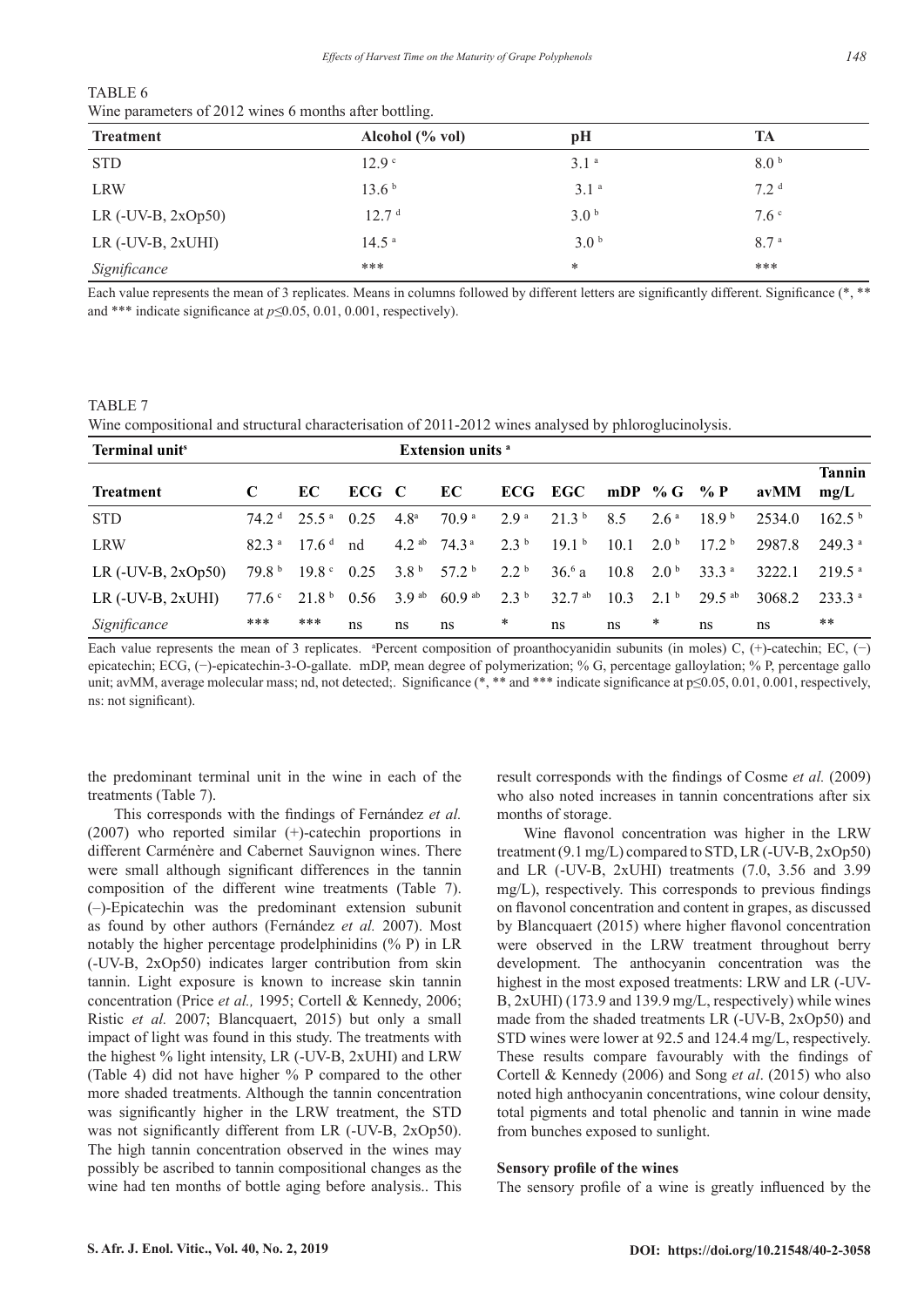primary and secondary metabolites of the berries at harvest as well as the techniques used during vinification. In this study the accumulation of grape flavan-3-ol monomers, dimers, total tannin, flavonols and anthocyanins as well as the compositional changes of the seed and skin tannin and anthocyanins was investigated. Overall, the data showed that grape composition was altered by the light quality/quantity within a particular season.

Table 8 lists the wine attributes evaluated in the wines made in the 2010/2011 season. The wines made from the different treatments differed significantly for 11 of the 22 sensory attributes. These included the aromas 'vegetative green' (*p≤*0.001) and 'green plum' (*p≤*0.001) and the in mouth palate attributes: 'acidity' (*p≤*0.001), 'fullness' (p≤0.001), 'drying' (*p≤*0.05), 'satin' (*p≤*0.05) and 'coarse emery' (*p≤*0.05). there were also significant differences between the treatments in the attributes experienced after expectoration, including 'drying' (*p≤*0.001), 'adhesive' (*p≤*0.001), 'hotness' (*p≤*0.001) and 'fruit flavour persistence' (*p≤*0.001) (Table 8).

Wines made from STD and STD-UV-B treatment grapes scored significantly more for the aroma attribute green plum (Table 8). High levels of green plum can be ascribed to the low light intensities through natural shading (STD) and the addition of the UV-B sheets (STD-UV-B) (Table 3). This corresponds to the findings of Heymann & Noble (1987)

### TABLE 8

Mean score on a 100-point scale of different treatment wines from the 2010/2011 season.

| <b>Treatments</b>         |                       |                      |                            |                      |                                  |         |
|---------------------------|-----------------------|----------------------|----------------------------|----------------------|----------------------------------|---------|
| <b>Attribute</b>          | <b>STD</b>            | <b>LRW</b>           | <b>STD-UV-B</b>            | <b>LRW-UV-B</b>      | <b>STD PRE-</b><br><b>MATURE</b> | p-value |
|                           |                       |                      | Aroma                      |                      |                                  |         |
| Blackberry                | 41.6 <sup>b</sup>     | $46.1~^\mathrm{a}$   | 43.8 ab                    | 45.0 <sup>a</sup>    | 44.6a                            | 0.13    |
| Blackcurrant              | 21.9 <sup>a</sup>     | $17.5$ ab            | 16.2 <sup>b</sup>          | $21.3$ <sup>ab</sup> | $19.8$ ab                        | 0.25    |
| Raspberry                 | $19.3$ ab             | 21.7 <sup>a</sup>    | 14.8 <sup>b</sup>          | 1.9 <sup>ab</sup>    | $24.1$ <sup>a</sup>              | 0.09    |
| Vegetative green          | 1.9 <sup>ab</sup>     | 4.4 <sup>a</sup>     | 1.9 <sup>ab</sup>          | 0 <sup>b</sup>       | 1.7 <sup>ab</sup>                | ***     |
| Cooked green              | $2.8$ <sup>ab</sup>   | $3.2$ <sup>ab</sup>  | 1.2 <sup>b</sup>           | 4.4a                 | $3.5$ <sup>ab</sup>              | 0.34    |
| Green plum                | 21.5 <sup>b</sup>     | $10.2$ $\degree$     | 37.2 <sup>a</sup>          | 12.2                 | 8.8 <sup>c</sup>                 | ***     |
|                           |                       |                      | In the mouth               |                      |                                  |         |
| Acidity (in)              | $42.2 \text{ } ^{bc}$ | $48.2$ <sup>a</sup>  | $48.0\,$ $^{\circ}$        | 41.0 <sup>c</sup>    | 45.7 ab                          | ***     |
| Fullness (Viscosity)      | 36.6 <sup>b</sup>     | 35.3 <sup>b</sup>    | 42.7 <sup>a</sup>          | 37.5 <sup>b</sup>    | 35.6 <sup>b</sup>                | ***     |
| Hotness (% alc. burn)     | $38.0\,$ $^{\rm a}$   | $37.5$ <sup>a</sup>  | 37.8a                      | $42.1$ <sup>a</sup>  | 38.5 <sup>b</sup>                | 0.14    |
| Drying                    | $38.6$ <sup>ab</sup>  | $40.7$ ab            | 44.6 $a$                   | 39.6 ab              | 38.2 <sup>b</sup>                | $\ast$  |
| Satin                     | $11.2$ <sup>a</sup>   | 5.7 <sup>c</sup>     | 6.6 <sup>c</sup>           | 7.2 <sup>bc</sup>    | 9.5 <sup>b</sup>                 | $\ast$  |
| Silk                      | 34.4a                 | 35.1 <sup>a</sup>    | $36.2$ <sup>a</sup>        | 35.4 <sup>a</sup>    | $35.0$ ab                        | 0.46    |
| Coarse/Emery              | 3.9 <sup>c</sup>      | $8.2$ <sup>a</sup>   | $7.7$ ab                   | $5.3$ bc             | 4.9 <sup>c</sup>                 | $\star$ |
|                           |                       |                      | <b>After expectoration</b> |                      |                                  |         |
| Acidity (out)             | 43.6 <sup>a</sup>     | 46.1a                | 45.9 <sup>a</sup>          | 43.2 a               | $45.8$ $^{\circ}$                | 0.17    |
| Satin (out)               | $2.8\,^{\rm a}$       | 1.3 <sup>b</sup>     | 1.1 <sup>b</sup>           | $2.5$ ab             | $1.4$ ab                         | 0.16    |
| Silk (out)                | $31.1$ <sup>a</sup>   | $30.8$ <sup>a</sup>  | 31.4 <sup>a</sup>          | 31.2a                | 30.9a                            | 0.99    |
| Coarse/Emery (out)        | 9.8 <sup>b</sup>      | $11.5$ ab            | 12.6 <sup>a</sup>          | 11.6 ab              | 10.2 <sup>b</sup>                | 0.37    |
| Drying                    | 41.1 <sup>b</sup>     | 45.7 ab              | 49.8 $a$                   | 40.9 <sub>b</sub>    | 40.6 $b$                         | ***     |
| Puckery                   | 12.7 <sup>a</sup>     | 13.6 <sup>a</sup>    | 15.6 <sup>a</sup>          | 12.9a                | 11.5 <sup>a</sup>                | 0.19    |
| Adhesive                  | 20.5 <sup>b</sup>     | $22.2$ <sup>ab</sup> | 24.4 a                     | 20.0 <sup>bc</sup>   | 16.6 <sup>c</sup>                | ***     |
| Hotness (% alc. burn)     | 38.2 b                | 37.7 <sup>b</sup>    | 39.6 ab                    | 43.8 <sup>a</sup>    | 36.9 <sup>b</sup>                | ***     |
| Fruit flavour persistence | 34.4 <sup>b</sup>     | 34.8 <sup>b</sup>    | 40.7a                      | 35.0 <sup>b</sup>    | 34.5 <sup>b</sup>                | ***     |

Each value represents the mean of 4 replicates. Means in columns followed by different letters are significantly different amongst treatments. STD, LRW, STD-UV-B and LRW-UV-B harvested at the fresh fruit stage of the sequential harvesting model. Significance (\*, \*\* and \*\*\* indicate significance at p≤0.05, 0.01, 0.001, respectively)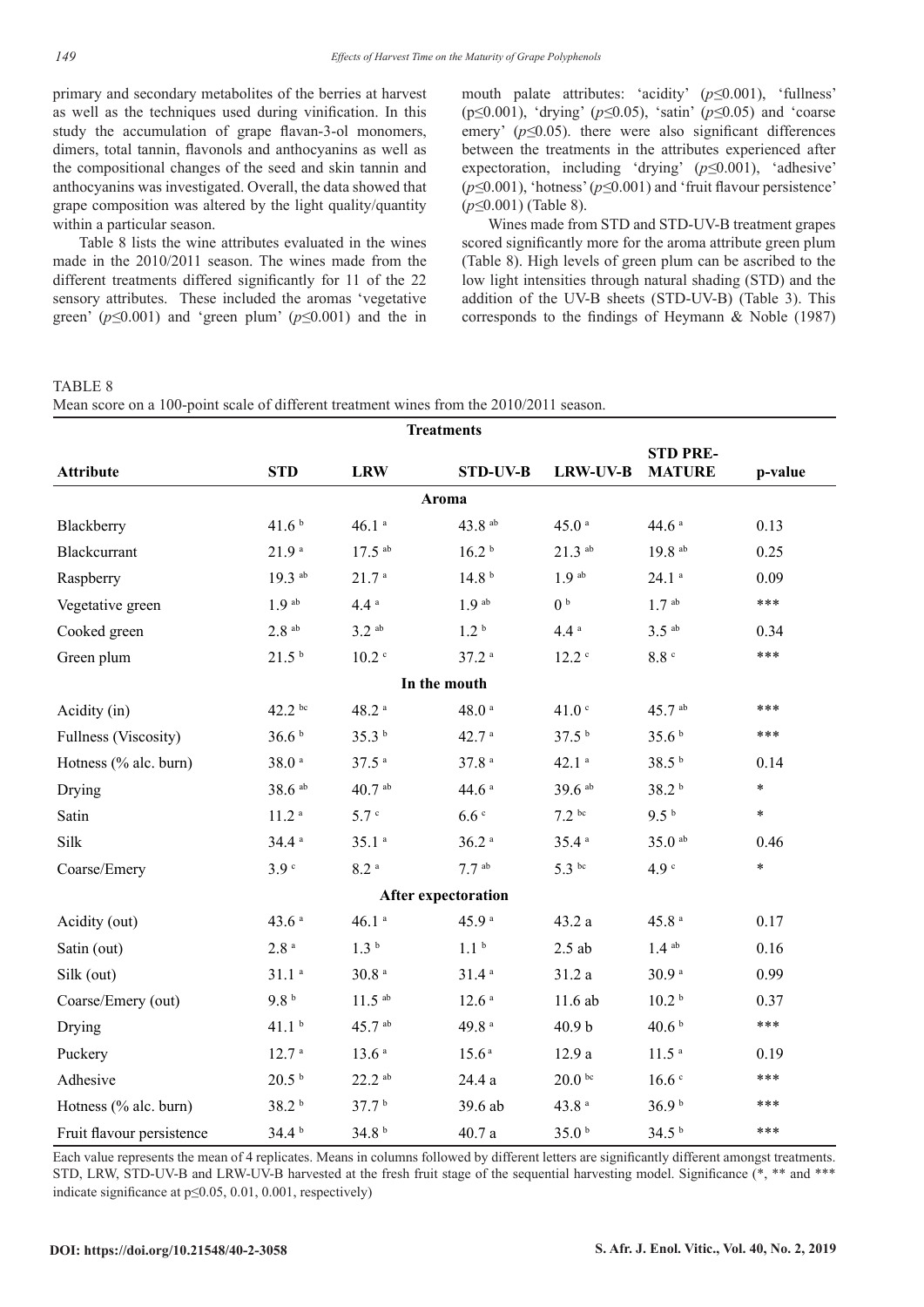and Morrison & Noble (1990) who reported an increase in the 3-isobutyl-2-methoxypyrazine (IBMP) ('vegetative', 'herbaceous' and 'grassy') concentration as a result of increased canopy density and bunch shading. The LRW treatment was rated high in 'vegetative green' character. Wines made from the "fresh fruit" stage of the sequential harvest model did not seem to be influenced by the applied treatment, but were described as "fresh fruit", 'green plant' like aromas and 'unripe plum' (Table 8). This corresponds to the findings of Nell (2015) in Merlot noir and Cabernet Sauvignon harvested at the "fresh fruit" stage. Treatments seemed to have most effect on intensity of attributes rather than the range used to describe the wines. For example, when the STD wine from the "fresh fruit" stage and that of the 'pre-mature' stage were compared it was evident that the latter wine had significantly less intense 'green plum' aromas and more intense 'blackberry' aromas (Table 8).

When mouthfeel attributes were compared, wines made from the STD treatment grapes were rated significantly higher levels of 'satin in the mouth' compared to the other treatment wines (Table 8). This finding coincides with that of Ristic *et al.* (2007) who found wines made from shaded berries to be less coarse and grainy. After expectoration, 'drying' and 'adhesive' was rated most intense for the STD-UV-B treatment, indicating a higher perception of astringency. Numerous authors attribute the increase in perception of astringency to greater concentration of tannins, polymerised phenols and the variation in tannin structures (Vidal *et al.,* 2003; Kennedy *et al.,* 2006, Mercurio & Smith 2008; Oberholster *et al.,* 2009). From the grape composition in a previous study (Blancquaert, 2015) the STD-UV-B treatment did not have significantly higher concentration or content of tannins at harvest. This may be due to extraction of tannins from berry cell wall material during winemaking which results in the berries and the resulting wine having different phenolic compositions (Adams & Scholz, 2007; Holt *et al.,* 2008). Furthermore, wine made from the STD treatment grapes harvested at the 'pre-mature' stage were rated as being less 'adhesive' after expectoration compared to the STD treatment from the "fresh fruit" stage which indicates a decrease in astringency. Thus the STD wine made from the 'pre-mature fruit' had less green character and decreased astringency compared to the STD wine from the "fresh fruit" stage. As wines from the 2010/2011 vintage were not analysed chemically, it is not possible to confirm and/or relate the sensory differences to changes in the wine composition.

Wines made from the 2011/2012 season differed significantly among treatments in both aroma and mouthfeel attributes for 20 of the 27 attributes investigated (Table 9).

These include the aromas 'prune' (*p≤*0.001), 'raisin' (*p≤*0.001), 'spice' (*p≤*0.001), 'earthy' (*p≤*0.05) and 'cooked vegetable' (*p≤*0.001). On the palate, 'acidity' (*p≤*0.001), 'satin' (*p≤*0.05), 'silk' (*p≤*0.05), 'coarse emery' (*p≤*0.001), 'drying' (*p≤*0.001) 'hotness' (p≤0.001) and 'puckery' (*p≤*0.001) were significantly affected. After expectoration, 'acidity' (*p≤*0.05), 'satin' (*p≤*0.05), 'silk' (*p≤*0.05), 'coarse/ emery' (*p≤*0.001), 'drying' (*p≤*0.001), 'hotness (% alc. burn)' (*p≤*0.001), 'puckery' (*p≤*0.05), 'adhesive' (*p≤*0.001) and 'astringent persistence' (*p≤*0.001) were significantly

different among wine treatments (Table 10).

The aroma attributes that were perceived by the panel may be associated with 'over-matured fruit' indicating a longer hanging time, which corresponds with the sequential harvest model of Deloire (2011). The 'over-matured fruit' and 'spicy' aroma attributes found in this study correspond with the findings of Nell (2015) in Merlot noir and Cabernet Sauvignon. The LR (-UV-B, 2xUHI) wine scored higher for 'prune' (*p≤*0.001), 'raisin' (*p≤*0.001), 'spice' (*p*≤0.001) and 'cooked vegetative / green' (*p*≤0.05) attributes when compared to the other treatments (Table 9). The latter result can be ascribed to the grapes from this treatment being exposed to higher % light in the visible spectrum (380– 780nm). The LR (-UV-B, 2xUHI) treatment had a shading coefficient of 1.0, thermal time of 729.7 and a maximum mean temperature of 39.6°C (Table 4).

In general, the wine from treatment LR (-UV-B, 2xUHI) was rated significantly higher than the other three treatments in most of the palate and 'after expectoration' attributes (Table 9). Gawel *et al.* (2007) suggested that an increase in 'puckery' sensation was characterised by low anthocyanin levels, high acidity and high pigmented polymer and tannin concentrations. Although wine treatment LR (-UV-B, 2xUHI) was rated more intense than the other treatments in all of the astringency related attributes except for 'satin', the wine analyses did not support this finding. Tannin analyses (Table 7) indicated that there were no significant differences between treatment LR (-UV-B, 2xUHI) and treatments LRW and LR (-UV-B, 2xOp50) in tannin concentration and mDP values. Phenolic profile results from HPLC analysis supported this. There were differences in anthocyanin  $(7.0, 1)$ 9.0, 3.9 and 3.5 mg/L) and flavonol content (124.4, 173.9, 139.9 and 92.5 mg/L) for STD, LRW, LR (-UV-B, 2xOp50) and LR (-UV-B, 2xUHI), respectively.

The perception of astringency in wines can be influenced by other parameters such as pH, acidity, ethanol concentration and polysaccharides (Cheynier *et al.,* 2006; Bajec & Pickering, 2008; Ma *et al.,* 2014). From the results in this study(Table 6), the LR (-UV-B, 2xUHI) treatment had significantly higher (*p*≤0.001) 'acidity', which could enhance the astringency perception of the phenolic compounds.

## **Multivariate associations of sensory attributes and treatments**

Principle component analysis (PCA) was performed on all the aroma and mouthfeel properties for wines from both seasons in an attempt to discriminate among the treatments and the perceived attributes. Cumulatively, PC1 and PC2 explained 80.08 % in 2010/2011 and 92.23 % in 2011/2012 season (Fig. 1 a  $\&$  b) of the variance.

In the 2010/2011 season, the LRW and STD-UV-B treatments associate with most of the mouthfeel attributes, whereas STD, LRW-UV-B and STD 'pre-mature' associated with three of the aroma attributes i.e 'raspberry', 'cooked green' and 'black currant' as well as the mouthfeel attributes 'satin after expectoration' and 'hotness\_alcohol' (Fig.1). Differences were driven by higher scores in 'blackcurrant' aroma, 'alcohol hotness' and 'satin mouthfeel' for wines from treatments STD and LRW-UV-B in addition to lower scores in mouthfeel terms 'drying', 'puckery' and 'adhesive'. STD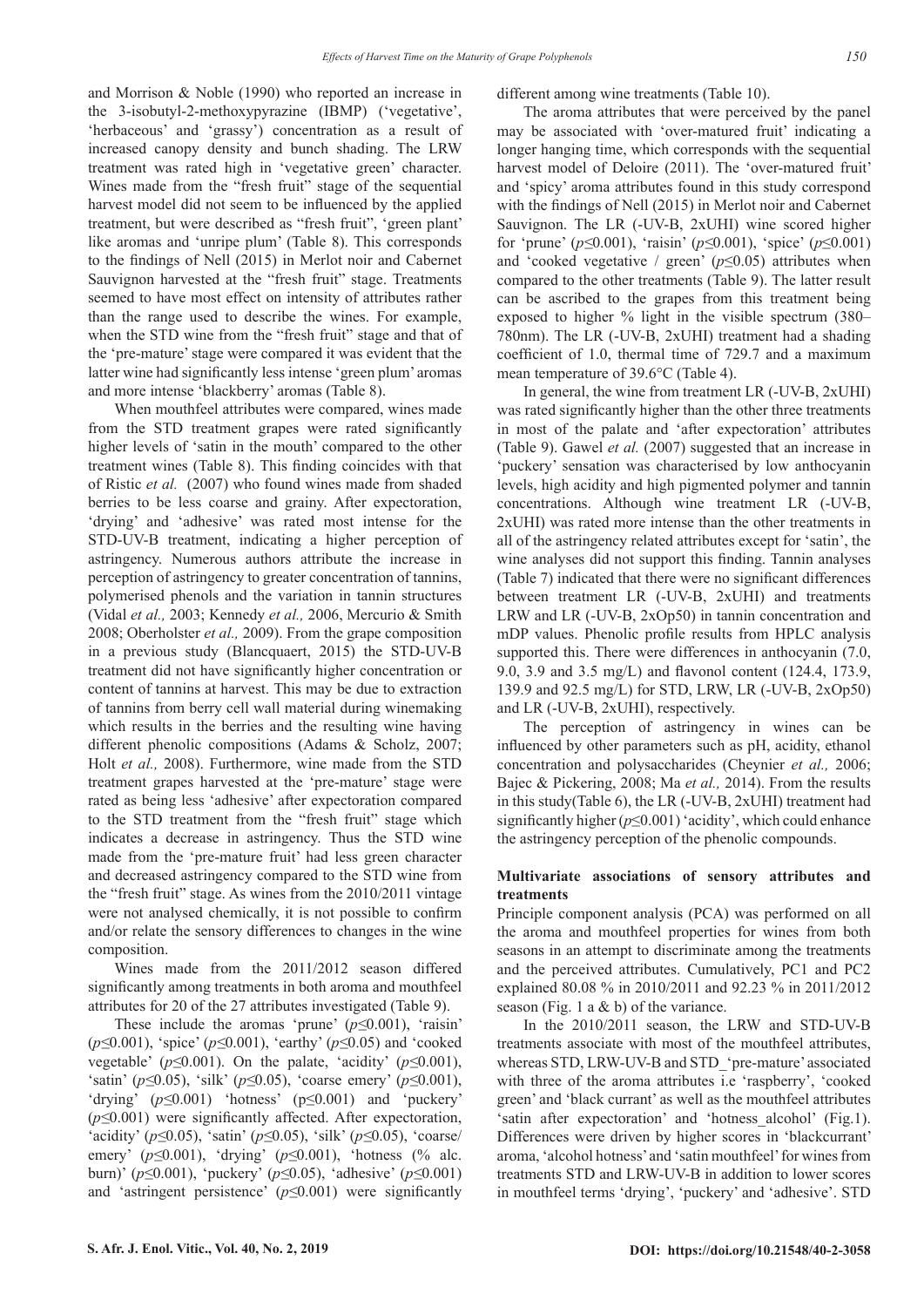|  | Mean score on a 100-point scale of different treatment wines from the 2011/2012 season |  |  |  |
|--|----------------------------------------------------------------------------------------|--|--|--|
|--|----------------------------------------------------------------------------------------|--|--|--|

| <b>Treatment</b>          |                     |                     |                            |                     |         |  |  |
|---------------------------|---------------------|---------------------|----------------------------|---------------------|---------|--|--|
| <b>Attribute</b>          | <b>STD</b>          | <b>LRW</b>          | LR $(-UV-B, 2xOp50)$       | $LR$ (-UV-B, 2xUHI) | p-value |  |  |
|                           |                     |                     | Aroma                      |                     |         |  |  |
| Dark berries              | 35.9 <sup>a</sup>   | 38.4 <sup>a</sup>   | 36.7 <sup>a</sup>          | 37.7 <sup>a</sup>   | 0.39    |  |  |
| Strawberry                | $20.1$ <sup>a</sup> | 17.3 <sup>a</sup>   | 18.9 <sup>a</sup>          | 18.2 <sup>a</sup>   | 0.79    |  |  |
| Prune                     | $10.4 \text{°}$     | 12.9 <sup>b</sup>   | 11.7 <sup>bc</sup>         | 15.9 <sup>a</sup>   | ***     |  |  |
| Raisin                    | 7.4 <sup>bc</sup>   | 8.7 <sup>b</sup>    | 5.3 c                      | 12.3 <sup>a</sup>   | ***     |  |  |
| Spice                     | 4.5 <sup>b</sup>    | 4.7 <sup>b</sup>    | 5.6 <sup>b</sup>           | 9.6a                | ***     |  |  |
| Earthy                    | 2.7 <sup>bc</sup>   | $2.5$ $\degree$     | $3.6$ ab                   | 4.5 <sup>a</sup>    | $\ast$  |  |  |
| Fresh vegetative / green  | 12.8 <sup>a</sup>   | 12.5 <sup>a</sup>   | 13.5 <sup>a</sup>          | $10.8$ <sup>a</sup> | 0.28    |  |  |
| Cooked vegetative         | 1.8 <sup>b</sup>    | 1.1 <sup>b</sup>    | 0.8 <sup>b</sup>           | 6.8 <sup>a</sup>    | ***     |  |  |
| <b>Buttery</b>            | $6.2~^\mathrm{a}$   | 5.6 <sup>a</sup>    | 4.3 <sup>a</sup>           | 5.9 <sup>a</sup>    | 0.16    |  |  |
|                           |                     |                     | In the mouth               |                     |         |  |  |
| Acidity                   | 22.9 <sup>b</sup>   | 22.7 <sup>b</sup>   | 24.0 <sup>b</sup>          | $26.5$ $^{\rm a}$   | ***     |  |  |
| Satin                     | $12.8$ $^{\circ}$   | 11.5 <sup>a</sup>   | 11.7 <sup>a</sup>          | 7.4 <sup>b</sup>    | ***     |  |  |
| Silk                      | 25.3 <sup>a</sup>   | 25.7 <sup>a</sup>   | $25.3$ <sup>a</sup>        | $27.0$ <sup>a</sup> | 0.09    |  |  |
| Coarse/Emery              | 1.3 <sup>b</sup>    | 3.4 <sup>a</sup>    | 1.7 <sup>b</sup>           | 4.2 <sup>a</sup>    | ***     |  |  |
| Drying                    | 18.8 <sup>b</sup>   | 18.6 <sup>b</sup>   | 18.6 <sup>b</sup>          | $21.8a$             | $\ast$  |  |  |
| Hotness                   | 23.8 <sup>b</sup>   | 23.7 <sup>a</sup>   | 25.2 <sup>b</sup>          | 29.5 <sup>a</sup>   | ***     |  |  |
| Fullness                  | $24.5$ <sup>a</sup> | $24.1$ <sup>a</sup> | $27.7$ <sup>a</sup>        | $25.4$ <sup>a</sup> | 0.40    |  |  |
|                           |                     |                     | <b>After expectoration</b> |                     |         |  |  |
| Acidity                   | 29.4 <sup>b</sup>   | 30.0 <sup>b</sup>   | 30.2 <sup>b</sup>          | $32.5$ <sup>a</sup> | $\ast$  |  |  |
| Satin                     | 5.7 <sup>a</sup>    | $5.5$ <sup>ab</sup> | $5.1$ ab                   | 3.7 <sup>b</sup>    | $\ast$  |  |  |
| Silk                      | 28.0 <sup>b</sup>   | 28.1 <sup>b</sup>   | $29.1$ ab                  | 30.7 <sup>a</sup>   | $\ast$  |  |  |
| Coarse/Emery              | 3.6 <sup>b</sup>    | 4.4 <sup>b</sup>    | 4.2 <sup>b</sup>           | $7.8\,$ $^{\rm a}$  | ***     |  |  |
| Drying                    | 24.5 <sup>b</sup>   | 25.3 <sup>b</sup>   | 26.1 <sup>b</sup>          | 29.3 <sup>a</sup>   | ***     |  |  |
| Hotness                   | 29.8 <sup>b</sup>   | 30.4 <sup>b</sup>   | 29.2 <sup>b</sup>          | 35.9 <sup>a</sup>   | ***     |  |  |
| Fullness                  | 25.5 <sup>a</sup>   | $25.5$ <sup>a</sup> | $26.0$ $^{\rm a}$          | $28.0$ $^{\rm a}$   | 0.06    |  |  |
| Puckery                   | 12.5 <sup>b</sup>   | $14.0\ ^{\rm ab}$   | 12.9 <sup>b</sup>          | $15.3$ <sup>a</sup> | $\ast$  |  |  |
| Adhesive                  | 14.2 <sup>b</sup>   | 15.5 <sup>b</sup>   | 15.5 <sup>b</sup>          | 18.6 <sup>a</sup>   | ***     |  |  |
| Fruit flavour persistence | 22.7 <sup>a</sup>   | $22.2$ <sup>a</sup> | $22.2\,$ $^{\rm a}$        | 23.7 <sup>a</sup>   | 0.24    |  |  |
| Astringent persistence    | 15.4 <sup>b</sup>   | $16.8$ $^{\rm b}$   | 16.8 <sup>b</sup>          | $20.1$ $^{\rm a}$   | ***     |  |  |

Each value represents the mean of 6 replicates. Means in rows by different letters are significantly different amongst the treatments. STD, LRW, LR (-UV-B, 2xOp50) and LR (-UV-B, 2xUHI) harvested at the fresh fruit stage of the sequential harvesting model Significance (\*, \*\* and \*\*\* indicate significance at p≤0.05, 0.01, 0.001, respectively).

'pre-mature' separated from STD fresh due to mainly an increase in 'raspberry' aroma and a decrease in 'green plum'. These results agree with the findings of Archer & Strauss (1990), Morrison & Noble (1990) and Price *et al.* (1995), who reported that wine made from grapes grown in shaded conditions were characterised as 'green' or 'grassy' with limited differences in composition, but wines from exposed treatments were rated higher in overall quality due to the intensity of the aromas and darker colour. The treatments in this study did not follow any specific trend except for descriptors corresponding with the sequential harvest model (Deloire, 2011).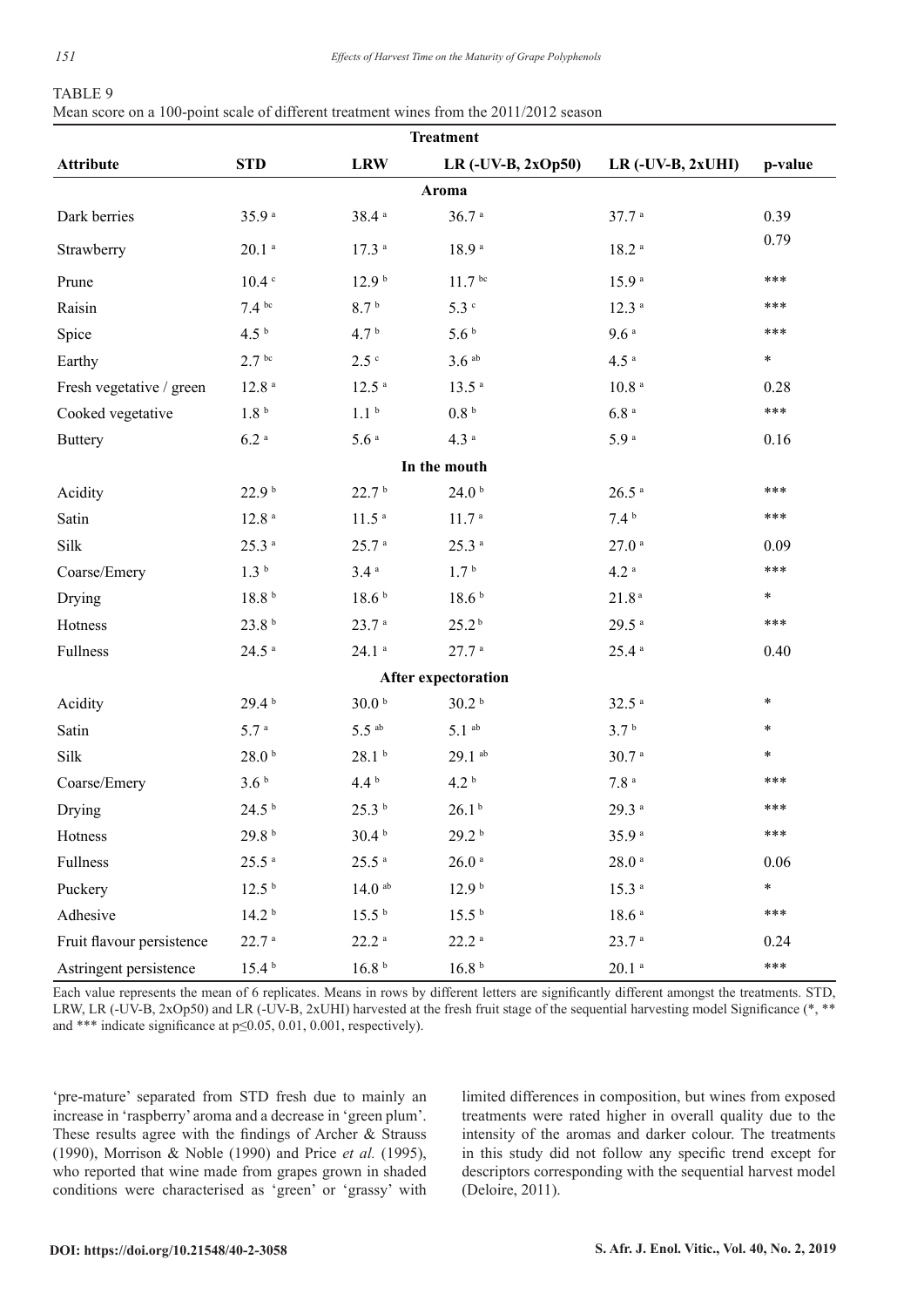

#### FIGURE 1

PCA bi-plot for perceived sensory attributes. (a) 2010/2011 Cabernet Sauvignon harvested at the fresh fruit and pre-mature stages. STD (Shaded/Control); LRW (Leaf Removal West); STD-UV-B (STD with decreased UV-B radiation); LRW-UV-B (LRW with decreased UV-B radiation). Harvesting stages: STD, LRW, STD-UV-B and LRW-UV-B (fresh fruit stage) and STD\_Premature (Pre-mature stage).(b) 2011/2012 Cabernet Sauvignon wines harvested at the mature fruit stage. STD (Shaded/ Control); LRW (Leaf Removal West); LR-UV-B, 2xOp50 (Leaf removal with decreased UV-B radiation and 2xOp50 UVsheets added on both sides of the bunch zone); LR-UV-B, 2xUHI (Leaf removal with decreased UV-B radiation and 2xUHI UV-sheets added on both sides of the bunch zone harvest at the mature fruit stage.

In the 2011/2012 season, separation of the wine treatments was due to much higher scores for most aroma and palate attributes for the LR (-UV-B, 2xUHI) treatment compared with the other treatments, with the exception of the 'fresh vegetative/ green' and 'satin attributes'. There was thus a clear separation of wines in the 2011/2012 according to light exposure (72, 278.9, 98.4 and 424.4  $\mu$ E.m<sup>-2</sup>.s<sup>-1</sup> for STD, LRW, LR (-UV-B, 2xOp50) and LR (-UV-B, 2xUHI) respectively) based on sensory attributes. According to the 2011/2012 results (Fig. 1b), it is clear that a limited number of sensory attributes on the negative side of the PCA bi-plot, i.e 'strawberry' and 'fresh vegetative aromas and satin (in and after expectoration) can be ascribed to the light quantity and not quality as the LR (-UV-B, 2xOp50) was closely related to the LRW and STD treatment. The LR (-UV-B, 2xUHI) treatment was associated with the majority if the sensory attributes, especially the mouthfeel attributes (Fig. 1b). It is clear that the development of aroma and mouthfeel properties is dependent on light exposure as the LR (-UV-B, 2xUHI) were characterised by high visible light exposure. However, in the 2010/2011 season similar differences in light intensity (175.3, 517.7, 115.3, 260.2  $\mu$ E.m<sup>-2</sup>.s<sup>-1</sup> for STD, LRW, STD-UV-B and LRW-UV-B, respectively) did not result in clear separation of the treatments. The impact of the season can however been seen if the light intensities

for the STD treatment in both seasons are compared. In this study, it appears that seasonal variation had a larger impact than treatments on wine sensory attributes. However, the grapes were not harvested at the same stages in the different seasons, making conclusions more difficult. When comparing the two seasons (Fig. 1), the aroma attributes perceived in both seasons were found to be significantly different in the assessed wines. The aroma attributes in the wines corresponded to the descriptors associated with stages in the berry sugar accumulation model described by Deloire (2011).

#### **CONCLUSIONS**

Wines were made from different grape treatments harvested at different maturity levels using the berry sugar accumulation model (Deloire, 2011) in two consecutive seasons. Descriptive analysis was used to characterise differences in the perceived aroma and mouthfeel attributes of the wines made with grapes at the different maturity stages of sequential harvesting. In both seasons berry composition was influenced significantly by the prevailing light and temperature conditions within the season. Descriptors for wines corresponded with those predicted by sequential harvest using the berry sugar accumulation model, as wines made from berries harvested during the "fresh fruit" stage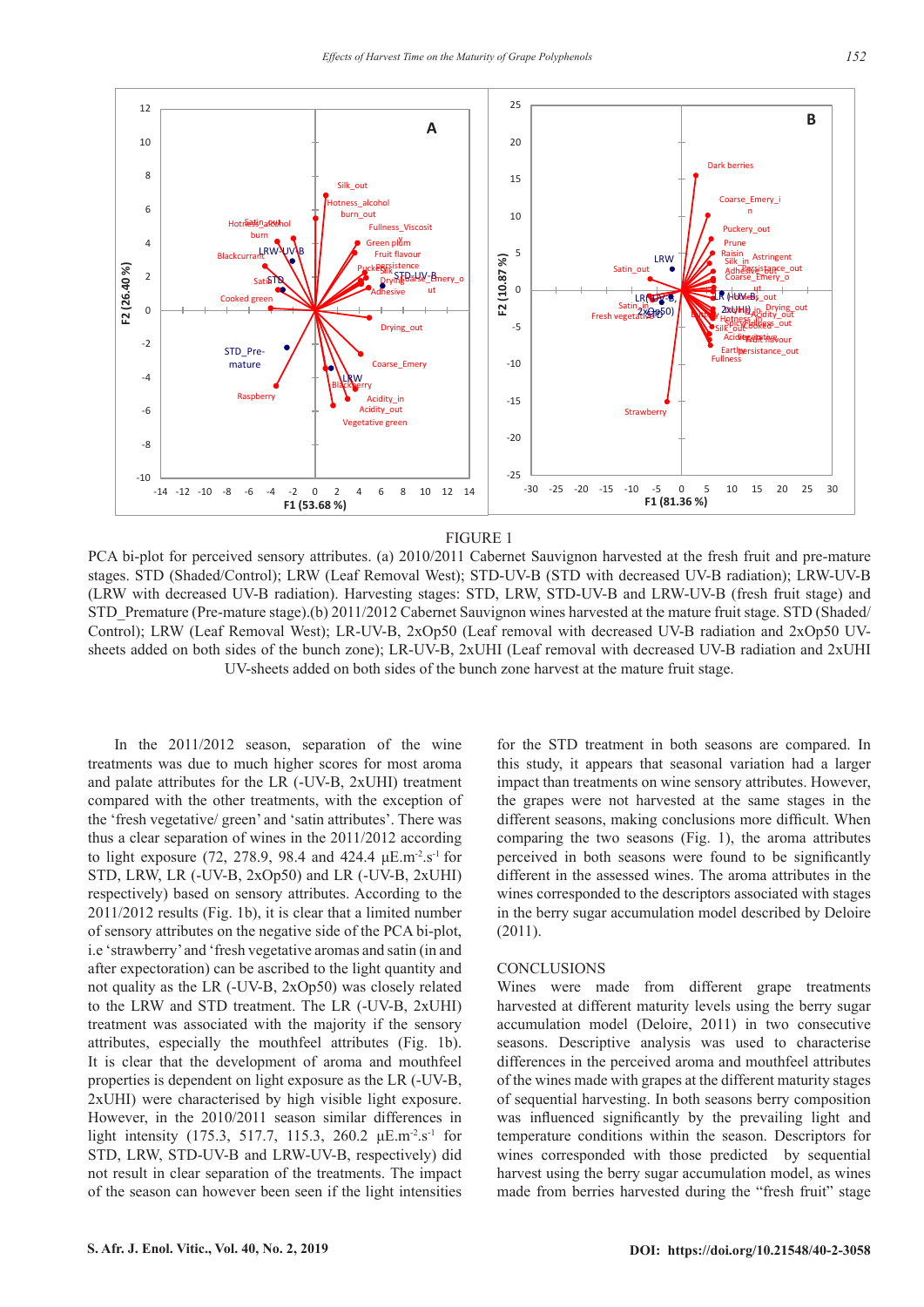were classified as 'fresh', 'green' in 2010/2011, and wines made from the 'mature' stage were associated with 'prune' and 'raisin' attributes in 2011/2012. Wines from the STD treatment were consistently rated as having higher 'satin' properties in and after expectoration.

Sequential harvesting is an interesting way to explore the evolution of grape ripening and the aromas and mouthfeel attributes in the associated wines in a consumer-driven wine world. Ideally, the study should be conducted over additional seasons with the same treatments to investigate the impact of light intensity on grape ripening. Aspects of this work that should be further investigated include associating wine composition with specific mouthfeel attributes, and determining matrix effects on mouthfeel. Additionally, grapes from the respective treatments should be harvested across each ripeness levels in different seasons, to determine whether ripeness (i.e harvest time) has more of a sensory impact than light quantity and quality.

#### **LITERATURE CITED**

Adams, D.O. & Scholz, R.C., 2007. Tannins – the problem of extraction. In: Proceedings 13<sup>th</sup> Australian Wine Industry Technical Conference, Adelaide, South Australia pp. 160–164.

Amerine, M.A. & Winkler, A.J., 1941. Maturity studies with California grapes. I. The Balling-acid ratio of wine grapes. Proc. Amer. Soc. Hort. Sci. 38, 373–387.

Archer E. & Strauss, H.C., 1990. Effect of vine spacing on some physiological aspects of *Vitis vinifera* L. (cv. Pinot noir). S. Afr. J. Enol. Vitic. 11, 76–86.

Azuma, A, Yakushiji, H, Koshita, Y, Kobayashi, S., 2012. Flavonoid biosynthesis-related genes in grape skin are differentially regulated by temperature and light conditions. Planta, 236, 1067–1080.

Bajec, M. R. & Pickering, G. J., 2008. Astringency: mechanisms and perception. Crit. Rev. Food Sci. Nutr, 48, 858-875.

Bakker, J., Picinelli, A., Bridle, P. & Gracia-Viquera, C., 1993. Colour and composition changes during ageing. Vitis 32, 111–118.

Baranowski, E.S. & Nagel, C.W., 1983. Kinetics of malvidin-3-glucoside condensation in wine model systems. J. Food Sci. 48, 419–421.

Berli, F.J, Moreno, D, Piccoli, P, Hespanhol-Viana, L, Silva, M.F, Bressan-Smith, R, Cavagnaro, J.B, Bottini, R., 2011. Abscisic acid is involved in the response of grape (*Vitis vinifera* L.) cv. Malbec leaf tissues to ultraviolet-B radiation by enhancing ultraviolet-absorbing compounds, antioxidant enzymes and membrane sterols. Plant Cell Environ. 33, 1–10. doi: 10.1111/j.1365-3040.2009.02044.x

Bergqvist, J, Dokoozlian, N, Ebisuda, N., 2001. Sunlight exposure and temperature effects on berry growth and composition of Cabernet Sauvignon and Grenache in the central San Joaquin valley of California. Am. J. Enol. Vitic. 52, 1, 1–7.

Bindon, K.A., Dry, P.R. & Loveys, B.R., 2008. The Interactive Effect of Pruning Level and Irrigation Strategy on Grape Berry Ripening and Composition in *Vitis vinifera* L. cv. Shiraz. S. Afr. J. Enol. Vitic. 29, 2, 71- 78.

Bindon K., Varela C., Kennedy J., Holt H. & Herderich M., 2013. Relationships between harvest time and wine composition in *Vitis vinifera*  L. cv. Cabernet Sauvignon 1. Grape and wine chemistry. Food Chem. 138, 1696-1705.

Bindon K., Holt H., Williamson P.O., Varela C., Herderich M. & Francis I.L., 2014. Relationships between harvest time and wine composition in *Vitis vinifera* L. cv. Cabernet- Sauvignon 2. Wine sensory properties and consumer preference. Food Chem. 154, 90-101.

Blancquaert, E.H. (2015) Berry tannin structure and phenolics evolution in cv. Cabernet Sauvignon (*Vitis vinifera* L.): effect of light and temperature. PhD Agric dissertation, Stellenbosch University, Private Bag X1, 7602, Matieland (Stellenbosch), South Africa.

Botes, M.P. 2009. Evaluation of parameters to determine optimum ripeness in cabernet Sauvignon grapes in relation to wine quality. MSc Agric thesis. Stellenbosch University, Private Bag X1, 7602, Matieland (Stellenbosch), South Africa.

Boulton, R.B, Singleton, V.L., Bisson, L.F. & Kunkee, R.E., 1996. Principles and practices of winemaking. Chapman & Hall, New York.

Bravdo, B., Hepner, Y., Loinger, C., Cohen, S. & Tabacman, H., 1985. Effect of crop level and crop load on growth, yield, must and wine composition, and quality of Cabernet Sauvignon. Am. J. Enol. Vitic. 36, 125–131.

Canals, R., Llaudy, M.C., Vallis, J., Canals, J.M. & Zamora, F., 2005. Influence of ethanol concentration on the extraction of color and phenolic compounds from the skins and seeds of Tempranillo grapes at different stages of ripening. J. Agric. Food Chem. 53, 4019–4025.

Carbonneau, A., Champagnol, F., Deloire, A. & Sevila, F., 1998. Récolte et qualité du raisin. In C. Flanzy (Ed.), Enologie, fondements scientifiques et technologiques, Paris, Technique et Documentation Lavoisier. pp. 649–670.

Cerpa-Calderón, F.K. & Kennedy, J.A., 2008. Berry integrity and extraction of skin and seed proanthocyanidins during red wine fermentation. J. Agric. Food. Chem. 56, 9006–9014.

Cheynier, V., Remy, S. & Fulcrand, H., 2000. Mechanisms of anthocyanin and tannin changes during winemaking and ageing. In: Proceedings of the ASEV 50th Anniversary Annual Meeting, Seattle, Washington. American Society for Enology and Viticulture: Davis, 337–344.

Cheynier, V., Dueñas-Paton, M., Salas, E., Maury, C, Jean-Marc Souquet, J., Sarni-Manchado, P. & Fulcrand, H., 2006. Structure and properties of wine pigments and tannins. Am. J. Enol. Vitic. 57, 298–305.

Chou, H., Šuklje, K., Antalick, G., Schmidtke, L.M. & Blackman, J.W., 2018. Late-Season Shiraz Berry Dehydration That Alters Composition and Sensory Traits of Wine. J. Agric. Food Chem. 66 29, 7750–7757.

Cohen, S.D., Tarara, J.M., Gambetta, G.A., Matthews, M.A., Kennedy, J.A., 2012. Impact of diurnal temperature variation on grape berry development, proanthocyanidin accumulation, and the expression of flavonoid pathway genes. J Exp. Bot. 63, 2655–2665. doi:10.1093/jxb/err449

Coombe, B.G.,1995. Adoption of a system for identifying grapevine growth stages. Aust. J. Grape Wine Res*.*1, 104–10. doi: 10.1111/j.1755-0238.1995. tb00086.x

Cortell, J.M. & Kennedy, J.A. 2006. Effect of shading on accumulation of flavonoid compounds in (*Vitis vinifera* L.) Pinot noir fruit and extraction in a model system. J. Agric. Food. Chem. 54, 8510–8520.

Cosme, F., Ricardo-da-Silva, J.M. & Laureano, O., 2009. Effect of various proteins on different molecular weight proanthocyanidin fractions of red wine during wine fining. Am. J. Enol. Vitic. 60, 74–81.

Crippen, D.D.J., Morrison, J.C., 1986. The effects of sun exposure on the phenolic content of Cabernet Sauvignon berries during development. Am. J. Enol. Vitic. 37, 4, 243–247.

Dallas, C., Ricardo-da-Silva, J.M. & Laureano, O., 1996. Interactions of oligomeric procyanidins in model wine solutions containing malvidin-3-glucoside and acetaldehyde. J.Sci. Food Agric. 70, 493–500.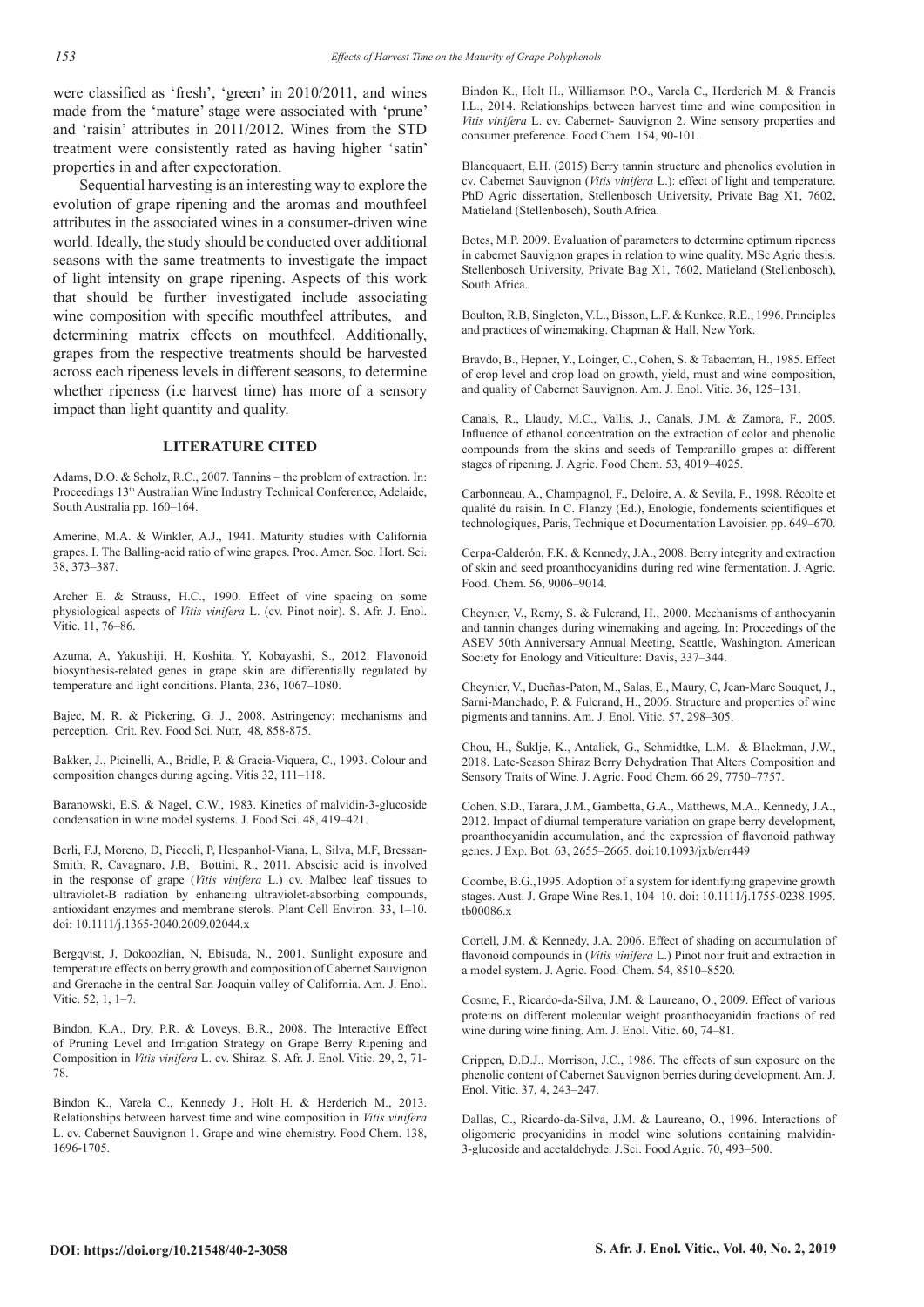Dai, Z.W, Vivin, P., Ollat, N., Barrieu, F. & Delrot, S., 2010. Physiological and modelling approaches to understand water and carbon fluxes in relation with grape berry growth and quality. Aust. J. Grape Wine Res. 16, 70–85.

Delgado, R., Martín, P., del Álamo, M. & González, M., 2004. Changes in the phenolic composition of grape berries during ripening in relation to vineyard nitrogen and potassium fertilisation rates. J Sci Food Agric, 84,  $623 - 630$ 

Deloire, A.J., 2011. The concept of sugar loading. Wynboer, January, 93– 95.

Deloire, A.J., Heyns, D., 2011. The leaf water potentials: Principles, method and thresholds. *Wineland*, 129–131.

Deloire, A.J., 2013. Berry ripening and wine aroma. Practical Winery and Vineyard, April, 1–3.

Dokoozlian, N.K, Kliewer, W.M., 1996. Influence of light on grape berry growth and composition varies during fruit development. J. Am. Soc. Hortic Sci. 121, 869–874.

Downey, M.O., Harvey, J.S., Robinson, S.P., 2004. The effect of bunch shading on berry development and flavonoid accumulation in Shiraz grapes. Aust. J. Grape Wine Res.10, 55–73. doi: 10.1111/j.1755-0238.2004. tb00008.x

Downey, M.O., Dokoozlian, N.K. & Krstic, M.P., 2006. Cultural practice and environmental impacts on the flavonoid composition of grapes and wine: a review of recent research. Am. J. Enol. Vitic. 57, 257–268.

Du Plessis, C.S. & Van Rooyen, P.C., 1982. Grape maturity and wine quality. S. Afr. Enol. Vit. 3, 41–45.

Eglinton, J., Griesser, M., Henschke, P., Kwiatkowski, M., Parker, M. & Herderich, M., 2004. Yeast-mediated formation of pigmented polymers in red wine. In: Red Wine Color: Exploring the Mysteries. Waterhouse A.L., and Kennedy J.A. (Eds.) (American Chemical Society: Washington, DC.) pp. 9–21.

Fang, F., Li, J., Zhang, P., Tang, K., Wang, W., Pan, Q. & Juang, W., 2008. Effects of grape variety, harvest date, fermentation vessel and wine ageing on flavonoid concentration in red wines. Food Research International, 41, 1, 53-60.

Fernández, K., Kennedy, J.A. & Agosin, E., 2007. Characterization of grape and wine proanthocyanidins of Vitis vinifera cv. Carmenere. J. Agric. Food Chem. 55, 3675–3680.

Ferrer-Gallego, R., Hernández-Hierro, J.M., Rivas-Gonzalo, J.C., Escribano-Bailón, M.T., 2014. Sensory evaluation of bitterness and astringency subqualities of wine phenolic compounds: synergistic effect and modulation by aromas. Food Res Int, 62, 1100–1107.

Flint, S.D., Jordan, P.W., Caldwell, M.M., 1985. Plant protective response to enhanced UVB radiation under field conditions: leaf optical properties and photosynthesis. Photochem Phytobiol*.* 41, 95–99. doi: 10.1111/j.1751- 1097.1985.tb03454.x

Gao, Y, Cahoon, G.A., 1994. Cluster shading effects on fruit quality, skin color, and anthocyanin content and composition in Reliance (Vitis hybrid). Vitis, 33, 205–209.

Garcia-Beneytez, E., Revilla, E. & Cabello, F., 2002. Anthocyanin pattern of several red grape cultivars and wines made from them. Eur Food Res Technol 215, 32–37.

Garde‐Cerdán, T., Jarauta, I., Salinas, M.R., Ancín‐Azpilicueta, C., 2008. Comparative study of the volatile composition in wines obtained from traditional vinification and from the Ganimede method. J. Sci. Food Agric. 88, 10, 1777-1785.

Gawel, R., Oberholster, A. & Francis, I.L., 2000. Red wine mouth-feel terminology. Aust. J. Grape Wine Res. 6, 203–207.

Gawel, R., Francis, L. & Waters, E.J., 2007. Statistical correlations between the in-mouth t textural characteristics and the chemical composition of Shiraz wines. J. Agric. Food Chem. 55, 2683−2687.

Gonzalo-Diago, A., Dizy, M. & Fernández-Zurbano, P., 2014. Contribution of low molecular weight phenols to bitter taste and mouthfeel properties in red wines. Food Chem. 154, 187–198.

Gordillo, B., Rodríguez-Pulido, F.J., González-Miret, M.L., Quijada-Morín, N., Rivas-Gonzalo, J.C., García-Estévez, I., Heredia, F.J. and Escribano-Bailón, M.T., 2015. Application of differential colorimetry to evaluate anthocyanin−flavonol-flavanol ternary copigmentation interactions in model solutions. J. Agric. Food Chem. DOI: 10.1021/acs.jafc.5b00181.

Gregan, S.M., Wargent, J.J., Liu, L., Shinkle, J., Hofmann, R., Winefield, C., Trought, M., Jordan, B., 2012. Effects of solar ultraviolet radiation and canopy manipulation on the biochemical composition of Sauvignon blanc grapes. *Aust. J. Grape Wine Res.*18, 2, 227-238. doi: 10.1111/j.1755- 0238.2012.00192.x

Habertson, F. & Adams, J. A., 2002. Tannins in skins and seeds of Cabernet Sauvignon, Syrah and Pinot noir berries during ripening. Am. J. Enol. Vitic. 53, 54–59.

Haselgrove, L., Botting, D., van Heeswijck, R., Høj, P.B., Dry, P.R., Ford, C. & Iland, P.G., 2000. Canopy microclimate and berry composition: The effect of bunch exposure on the phenolic composition of *Vitis vinifera* L cv. Shiraz grape berries. Aust. J. Grape Wine Res. 6, 141–149.

Hazak, J.C., Harbertson, J.F., Adams, D.O., Lin, C.H. & Ro, B.R., 2005. The phenolic components of grape berries in relation to wine composition. Acta Horticulturae 689, 189–196.

Heymann, H. & Noble, A.C., 1987. Descriptive analysis of commercial Cabernet Sauvignon wines from California. Am. J. Enol. Vitic. 38, 41–44.

Holt, H.E., Francis, I.L., Field, J., Hererich, M.J. & Iland, P.G., 2008. Relationships between wine phenolic composition and wine sensory properties for Cabernet Sauvignon (*Vitis vinifera* L.). Aust. J. Grape Wine Res. 14, 162–176.

Hunter, J.J., De Villiers, O.T. & Watts, J.E., 1991. The effect of partial defoliation on quality characteristics of *Vitis vinifera* L. cv. Cabernet Sauvignon grapes. II. Skin color, skin sugar, and wine quality. Am. J. Enol. Vitic. 42, 13–18.

Hunter, J.J., Ruffner, H.P., Volschenk, C.G. & Le Roux, D.J., 1995. Partial defoliation of *Vitis vinifera* L. cv. Cabernet Sauvignon/99 Richter: Effect on root growth, canopy efficiency, grape composition, and wine quality. Am. J. Enol. Vitic. 46, 306–314

Iland, P., Ewart, A., Sitters, J., Markides, A. & Bruer, N., 2000. Techniques for chemical analysis and quality monitoring during winemaking. In: Patrick Iland wine promotions (1st ed.) Campbelltown, Australia.

Jackson, D.I. & Lombard, P.B., 1993. Environmental management practices affecting grape composition and wine quality – A review. Am. J. Enol. Vitic. 44, 409–430.

Jordão, A.M., Ricardo-da-Silva, J.M., Laureano, O., 2001. Evolution of catechins and oligomeric procyanidins during grape maturation of Castelão Francẽs and Touriga Francesca. Am. J. Enol. Vitic. 52, 3, 230–234.

Joslyn, M.A. & Goldstein, J.L., 1964. Astringency of fruits and fruit products in relation to phenolic content. Adv. Food Res. 13, 178–217.

Joscelyne, V., Downey, M., Mazza, M. & Bastian, S., 2007. Partial shading of Cabernet Sauvignon and Shiraz vines altered wine colour and mouthfeel attributes but increased exposure had little impact. J. Agric. Food Chem. 55, 10888-10896.

Kalua, C.M. & Boss, P.K., 2009. Evolution of Volatile Compounds during the Development of Cabernet Sauvignon Grapes (*Vitis vinifera* L.). *Agric. Food Chem.* 57, 3818–3830.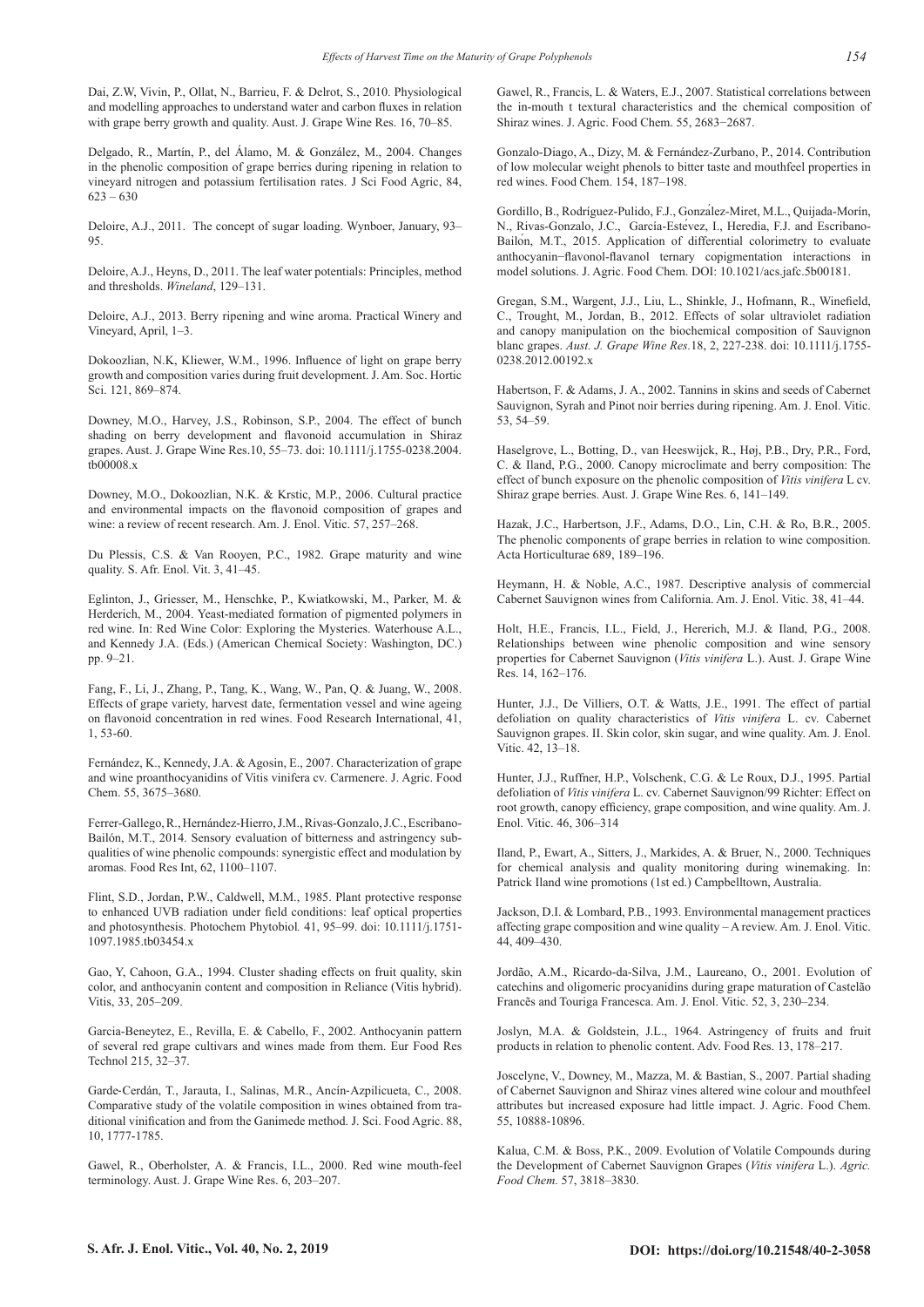Katsnelson, A., 2015. From the tongue to the brain. A body of research by Charles Zuker explains how we distinguish bitter from sweet, salty from sour—and why we should care. Accessed: 1 June 2015. (http://www. columbiamedicinemagazine.org/features/spring-2015/tongue-brain).

Kennedy, J.A. & Jones, G.P., 2001. Analysis of proanthocyanidin cleavage products following acid-catalyses in the presence of excess phloroglucinol. J. Agric. Food. Chem. 49, 1740–1746.

Kennedy, J.A., Ferrier, J., Harbertson, J.F. & Gachons, C.P.D., 2006. Analysis of tannins in red wine using multiple methods: Correlation with perceived astringency. Am. J. Enol. Viticult. 57, 481–485.

Kolb, C.A, Kopecký, J Riederer, M., 2003. Pfündel, E.E. UV screening by phenolics in berries of grapevine (*Vitis vinifera*). Funct Plant Biol. 30, 1177–1186.

Kourakou, S., 1974. Optimalerreifergrad derTraubenin bezugaufden gewiinschten weityp (Fr). Paper presented, XIV Congress international de la vigne et du vin. O.I.V. Bolzano. Italy, Oct.

Koundouras, S., Marinos, V., Gkoulioti, A., Kotseridis, Y. & van Leeuwen, C., 2006. Influence of vineyard location and vine water status on fruit maturation of nonirrigated cv. Agiorgitiko (*Vitis vinifera* L.). Effects on wine phenolic and aroma components. J. Agric. Food Chem. 54, 5077– 5086.

Koyama, K., Goto-Yamamoto, N. J., 2008. Bunch shading during different developmental stages affects the phenolic biosynthesis in berry skins of 'Cabernet Sauvignon' grapes. Am. Soc.Hortic. Sci. 133, 743–753.

Lacey, M.J., Allen, M.S., Roger, L.N Harris, Brown, W.V., 1991. Methoxypyrazines in Sauvignon blanc grapes and wines. . Am. J. Enol. Vitic. 42, 2, 103–108.

Lawless, H.T. & Heymann, H., 2010. Data Relationships and Multivariate Applications. In: Sensory evaluation of food. Publisher Springer New York. pp. 433-449.

Lea, A.G.H. & Arnold, G.M., 1978. The phenolics of ciders: Bitterness and astringency. J. Sci. Food Agric. 29, 478–483.

Le Moigne, M., Symoneaux, R. & Jourjon, F., 2008. How to follow grape maturity for wine professionals with seasonal judge training? Food Qual. Prefer. 19, 672–681.

Li, Z., Pan, Q, Jin, Z., Mu, L. & Duan, C. 2011. Comparison on phenolic compounds in Vitis vinifera cv. Cabernet Sauvignon wines from five winegrowing regions in China. Food Chemistry, 125, 1 77-83.

Ma, W., Guo, A., Zhang, Y., Wang, H., Liu, Y. and Li, H., 2014. A review on astringency and bitterness perception of tannins in wine. Trends in Food Science & Technology 40, 6-19.

Mercurio, M.D. & Smith, P.A., 2008. Tannin quantification in red grapes and wine: Comparison of polysaccharide- and protein-based tannin precipitation techniques and their ability to model wine astringency. J. Agric. Food Chem. 56, 5528–5537.

Mori, K, Sugaya, S, Gemma, H. (2005). Decreased anthocyanin biosynthesis in grape berries grown under elevated night temperature condition. Sci. Hortic. 105, 319–330. doi: https://doi.org/10.1016/j.scienta.2005.01.032

Mori, K, Goto-Yamamoto, N, Kitayama, M, Hashizume, K., 2007. Loss of anthocyanins in red-wine grape under high temperature. J. Exp. Bot. 58, 1935–1945. doi: 10.1093/jxb/erm055

Morrison, J. C. & Noble, A. C., 1990. The effects of leaf and cluster shading on the composition of Cabernet Sauvignon grapes and on fruit and wine sensory properties. Am. J. Enol. Vitic. 41, 193–200.

Nel, A.P., Van Rensburg, P. & Lambrecht, M.G., 2014. The influence of different winemaking techniques on the extraction of grape tannins and anthocyanins. S. Afr. J. Enol. Vitic. 35, 2, 304-320.

Nell, M., 2015.Sensory characterisation of several red cultivar (*Vitis vinifera*  L.) wines, using berry sugar accumulation as a physiological indicator and sequential harvest. MScAgric thesis, Stellenbosch University, Private Bag X1, 7602, Matieland (Stellenbosch), South Africa.

Noble, A.C., 1990. Bitterness and astringency in wine. In Developments in Food Science 25. Bitterness in Foods and Beverages. R.L. Rouseff (Ed.), pp. 145–158. Elsevier, New York.

Oberholster, A., Francis, I., Iland, P. & Waters, E. 2009. Mouthfeel of wines made with and without pomace contact and added anthocyanins. Aust. J. Grape Wine Res. 15, 59–69.

Oberholster, A., Carstens, L., Du Toit, W., 2013. Investigation of the effect of gelatine, egg albumin and cross-flow microfiltration on the phenolic composition of Pinotage wine. Food Chem. 138, 1275–1281.

Ollat, N. & Gaudillère, J.P., 1996. Investigation of assimilates import mechanisms in berries of *Vitis vinifera* var. Cabernet-Sauvignon. Acta Horticulturae 427, 141 - 149.

Ott, R.L., 1998. An introduction to statistical methods and data analysis. Duxbury Press, Belmont, California.

Ough, C.S. & Nagaoka, R., 1984. Effect of cluster thinning and vineyard yields on grape and wine composition and wine quality of Cabernet Sauvignon. Am. J. Enol. Vitic. 35, 30–34.

Ozmianski, J., Romeyer, F.M., Sapis, J.C. & Macheix, J.J., 1986. Grape seed phenolics: extraction as affected by some conditions occurring during wine processing. Am. J. Enol. Vitic. 37, 7–12.

Peña-Neira, A., Cáceres, A. & Pastenes, C., 2007. Low Molecular Weight Phenolic and Anthocyanin Composition of Grape Skins from cv. Syrah (*Vitis vinifera* L.) in the MaipoValley (Chile): Effect of Clusters Thinning and Vineyard Yield. Food Sci Tech Int. 13, 2:153–158.

Ren, M., Wang, X., Du, G., Tian, C., Zhang, J., Song, X. & Zhu, D., 2017. Influence of different phenolic fractions on red wine astringency based on polyphenol/protein binding. S. Afr. J. Enol. Vitic. 38, 1, 118-124.

Picinelli, A., Bakker, J. & Bridle, P., 1994. Model wine solutions: effect of sulphur dioxide on colour and composition during ageing. Vitis 33, 31–35.

Price, S.F., Breen, P.J., Valladao, M. & Watson, B.T., 1995. Cluster exposure and quercetin in Pinot noir grapes and wine. Am. J. Enol. Vitic. 46, 187–194.

Preys, S., Mazerolles, G., Courcoux, P., Samson, A., Fischer, U., Hanafi, M., Bertrand, D. & Cheynier, V., 2006. Relationship between polyphenolic composition and some sensory properties in red wines using multiway analyses. Anal. Chim. Acta 563, 126–136.

Ricardo-da-Silva, J.M., Rigaud, J., Cheynier, V., Cheminat, A. & Moutounet, M. 1991. Procyanidin dimers and trimers from grape seeds. Phytochemistry 30, 1259–1264.

Ricardo-da-Silva, J.M., Belchior, A.P., Spranger, M.I. & Bourzeix, M., 1992a. Oligomeric procyanidins of three grapevine varieties and wines from Portugal. Sci. Aliments 12, 223–237.

Ricardo-da-Silva, J.M., Mourgues, J. & Moutounet, M., 1992b. Dimer and trimer procyandins in Carignan and Mouvédre grapes and red wines. Vitis 31, 55–63.

Ristic, R., Downey, M.O., Illand, P.G., Bindon, K., Francis, I.L., Herderich, M., Robinson, S., 2007. Exclusion of sunlight from Shiraz grapes alters wine colour, tannin and sensory properties. Aust. J. Grape Wine Res. 13, 53–65.

Robichaud, J.L. & Noble, A.C., 1990. Astringency and bitterness of selected phenolics in wine. J. Sci. Food Agric. 53, 343–353.

Romero, C. & Bakker, J., 2000. Effect of acetaldehyde and several acids on the formation of vitisin A in model wine anthocyanin and colour evolution. Int. J. Food Sci. Technol. 35, 129–140.